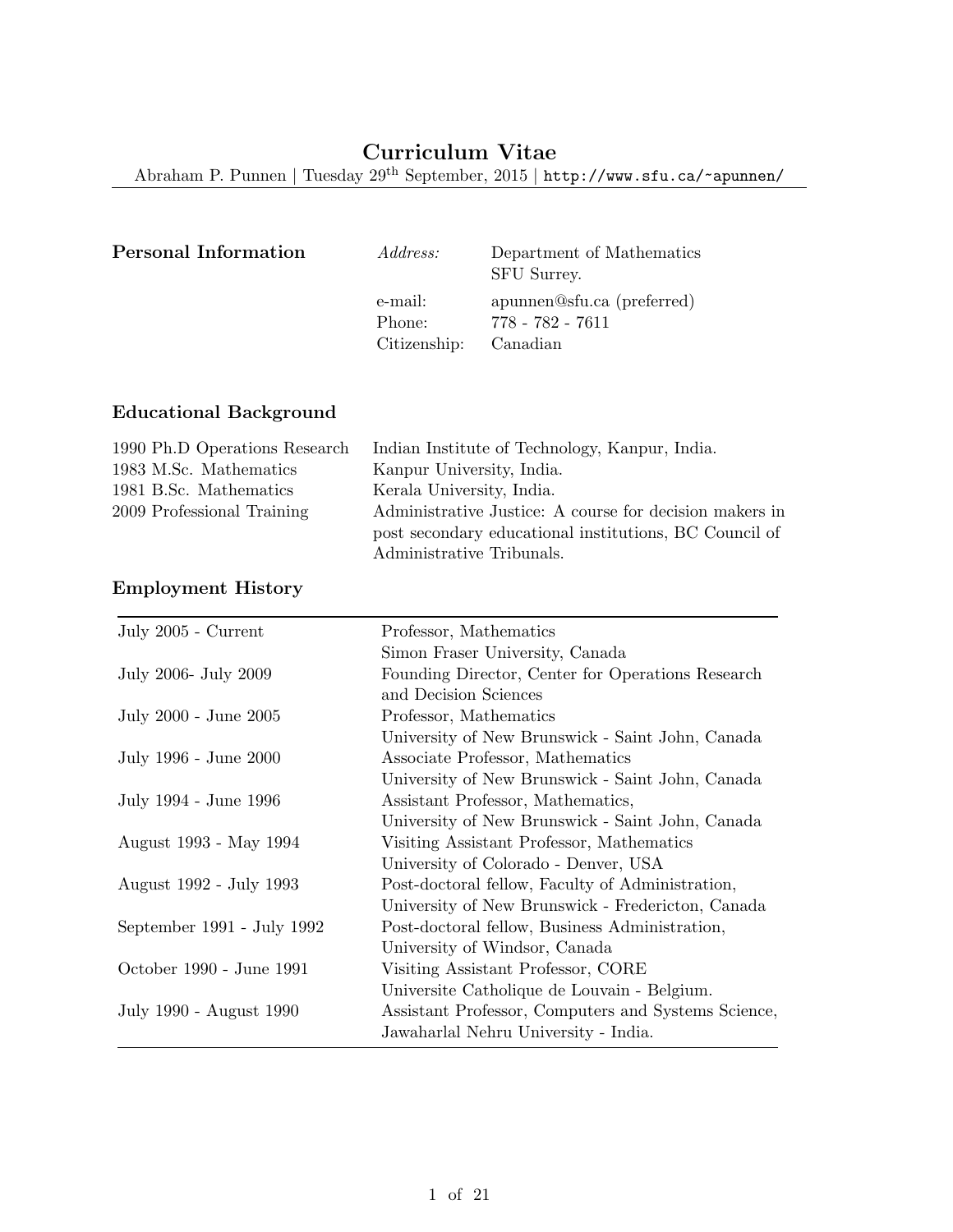# Section II - Teaching

Taught a variety of courses from first year undergraduate to graduate levels, have very good teaching evaluations, and supervised several research students and post-doctoral fellows. Also, I was actively involved in curriculum developments.

- 1. Introduced B.Sc in Operations Research (Jointly with other colleagues in Surrey, revising the Industrial Mathematics program) 2010-2011
- 2. Introduced M.Sc and PhD programs in Operations Research (Jointly with other Surrey colleagues) 2009-2011.
- 3. Math 208 Introduction to Operations Research, 2007-08 (Jointly with other Surrey colleagues)
- 4. Math 808 Advanced linear programming, 2007-08
- 5. Introduced the option of "Operations Research and applied statistics" in B.Sc Industrial mathematics. (Jointly with other surrey colleagues)
- 6. Math 348 Probabilistic models in operations research (New course introduced), 2005
- 7. Math 448 Network Flows (New course introduced), 2005
- 8. Math 409 Discrete Optimization (New course introduced), 2005
- 9. Math 402W Operations Research Clinic (New course introduced), 2010
- 10. Introduced the Industrial Mathematics (New Operations Research option, Jointly with Norman Reilly)
- 11. Revised the program B.Sc. Management and Systems Sciences (Jointly with Tom Loughin)

# Section III - Research

#### Major Research Interests

Discrete Optimization; Operations Research; Operations Management; Design, analysis, implementation, and testing of Algorithms; Metaheuristics; Operations Research applications in scheduling, transportation, logistics, natural resources, healthcare and medicine.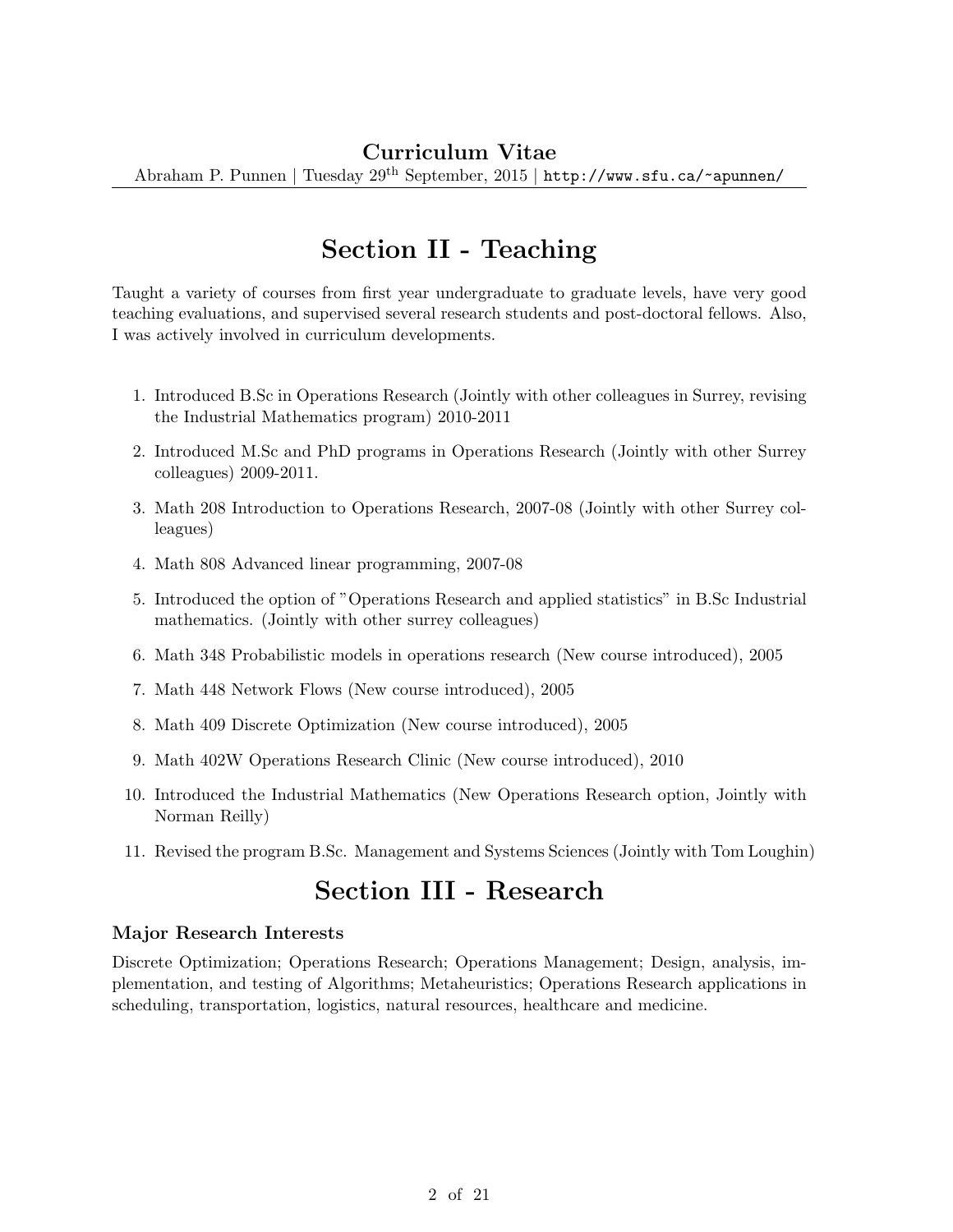Abraham P. Punnen | Tuesday 29th September, 2015 | http://www.sfu.ca/~apunnen/

# Research/Project Funding

| $\#$           | Program/Source             | Year          | Amount    | My Status    | Co-applicants        |  |
|----------------|----------------------------|---------------|-----------|--------------|----------------------|--|
| $\mathbf{1}$   | NSERC Discovery accelera-  | 2015-2017     | \$120,000 | PI           | none                 |  |
|                | tor award                  |               |           |              |                      |  |
| $\overline{2}$ | NSERC Discovery grant      | 2015-2019     | \$140,000 | PI           | none                 |  |
| 3              | Mitacs Accelerate          | 2014          | \$12,000  | $co-PI$      | 1Qbit Inc.           |  |
| $\overline{4}$ | <b>BC</b> Ferries Contract | 2013          | \$4,000   | PI           | none                 |  |
| $\overline{5}$ | <b>BC</b> Ferries Contract | 2012-2013     | \$22,400  | PI           | none                 |  |
| 6              | NSERC Discovery grant      | 2010-2014     | \$165,000 | PI           | none                 |  |
| $\overline{7}$ | NSERC (CRD)                | 2011-2014     | \$70,000  | PI           | none                 |  |
| 8              | MDA Corporation (CRD)      | 2011-2014     | \$70,000  | PI           | none                 |  |
| 9              | NSERC Discovery accelera-  | 2010-2014     | \$120,000 | PI           | none                 |  |
|                | tor award                  |               |           |              |                      |  |
| 10             | NSERC (Engage, a2b fiber)  | 2011          | \$24,250  | PI           | none                 |  |
| 11             | BC Ferries (MITACS)        | 2011          | \$4,000   | PI           | none                 |  |
| 12             | BC Ferries (contract)      | 2011          | \$6,000   | PI           | none                 |  |
| 13             | MITACS Project             | 2009-2011     | \$70,000  | co-applicant | $PI$ - B Battacharya |  |
| 14             | NSERC RTI grant            | 2007          | \$29,000  | PI           | 5 others             |  |
| 15             | BC Ferries (MITACS)        | 2007          | \$9000    | PI           | none                 |  |
| 16             | MITACS Project             | 2006-2009     | \$80,000  | co-applicant | PI - B Battacharya   |  |
| 17             | NSERC Discovery grant      | 2005-2009     | \$119,540 | PI           | none                 |  |
| 18             | Presidents's<br>Research   | 2005-2006     | \$10,000  | PI           | none                 |  |
|                | Grant, SFU                 |               |           |              |                      |  |
| 19             | SFU Start up Grant         | $\,2005\,$    | \$15,000  | PI           | none                 |  |
| 20             | NSERC Equipment grant      | 2004          | \$15,703  | PI           | none                 |  |
| 21             | Day & Ross Transportation  | 2003-2005     | \$164,600 | $co-PI$      | J. Christie, D. Du,  |  |
|                | Research contract          |               |           |              | S. Satir             |  |
| 22             | New Brunswick Medical Re-  | $2003 - 2004$ | \$20,000  | co-applicant | V.<br>Joshi,<br>Ρ.   |  |
|                | search Fund                |               |           |              | Forsythe             |  |
| 23             | NSERC Discovery grant      | 1999-2004     | \$119,540 | PI           | none                 |  |
| 24             | British Council grant      | 1997          | \$904     | PI           | none                 |  |
| 25             | NSERC Equipment Grant      | 1995          | \$12,910  | PI           | none                 |  |
| 26             | NSERC grant                | 1995-1998     | \$82,800  | PI           | none                 |  |
| 27             | UNB Research grant         | 1994-1995     | \$2,050   | PI           | none                 |  |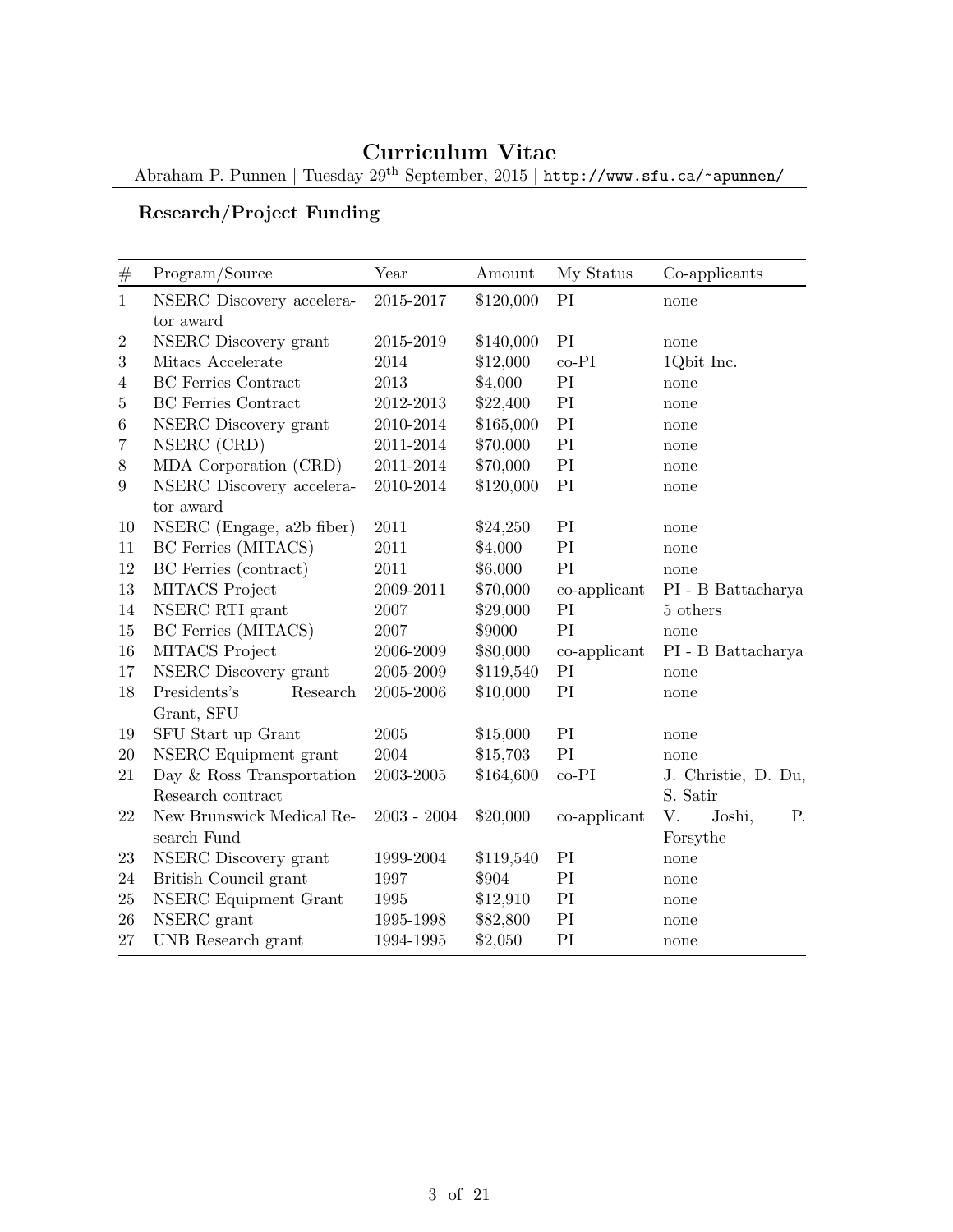Abraham P. Punnen | Tuesday 29th September, 2015 | http://www.sfu.ca/~apunnen/

#### Refereed Journal Publications

- 1. A. P. Punnen, P. Sripratak, and D. Karapetyan, The bipartite unconstrained 0-1 quadratic programming problem: Polynomially solvable cases, Discrete Applied Mathematics 193 (2015) 1–10.
- 2. D. Karapetyan, K. T. Malladi, S. Mitrovic-Minic, and A. P. Punnen, Satellite downlink scheduling problem: A case study, Omega, 53 (2015) 115-123.
- 3. A. P. Punnen, P. Sripratak, and D. Karapetyan, Average value of solutions for the bipartite boolean quadratic programs and rounding algorithms, Theoretical Computer Science, 565 (2015) 77–89.
- 4. F. Glover, T. Ye, A.P. Punnen, G. Kochenberger, Integrating tabu search and VLSN search to develop enhanced algorithms: A case study using bipartite boolean quadratic programs, European Journal of Operational Research 241 (2015) 697-707.
- 5. A.P. Punnen, S. Taghipour, D. Karapetyan and B. Bhattacharya, The quadratic balanced optimization problem, Discrete Optimization 12 (2014) 47-60.
- 6. J. LaRusic and A.P. Punnen, The asymmetric bottleneck traveling salesman problem: algorithms, complexity and empirical analysis, Computers and Operations Research 43 (2014) 20–35.
- 7. A. P. Punnen and S. N. Kabadi, A linear time algorithm for the Koopmans-Beckman QAP linearization and related problems, Discrete Optimization 10 (2013) 200–209.
- 8. R. Zhang and A.P. Punnen, Quadratic bottleneck knapsack problems, Journal of Heuristics 19 (2013) 573–589.
- 9. D. Karapetyan and A.P. Punnen, A reduced integer programming model for the ferry scheduling problem, Public Transport 4 (2013) 151–163.
- 10. T. Oncan, R. Zhang and A.P. Punnen, Minimum cost matching problem with conflict pair constraints, Computers and Operations Research 40 (2013) 920–930.
- 11. S.N. Kabadi and A. P. Punnen, Spanning cactus of a graph: Extension, optimization, and approximation. Discrete Applied Mathematics 161 (2013) 167–175.
- 12. A.P. Punnen and R. Zhang, Analysis of an approximate greedy algorithm for the maximum edge clique partitioning problem, Discrete Optimization 9 (2012) 205-208.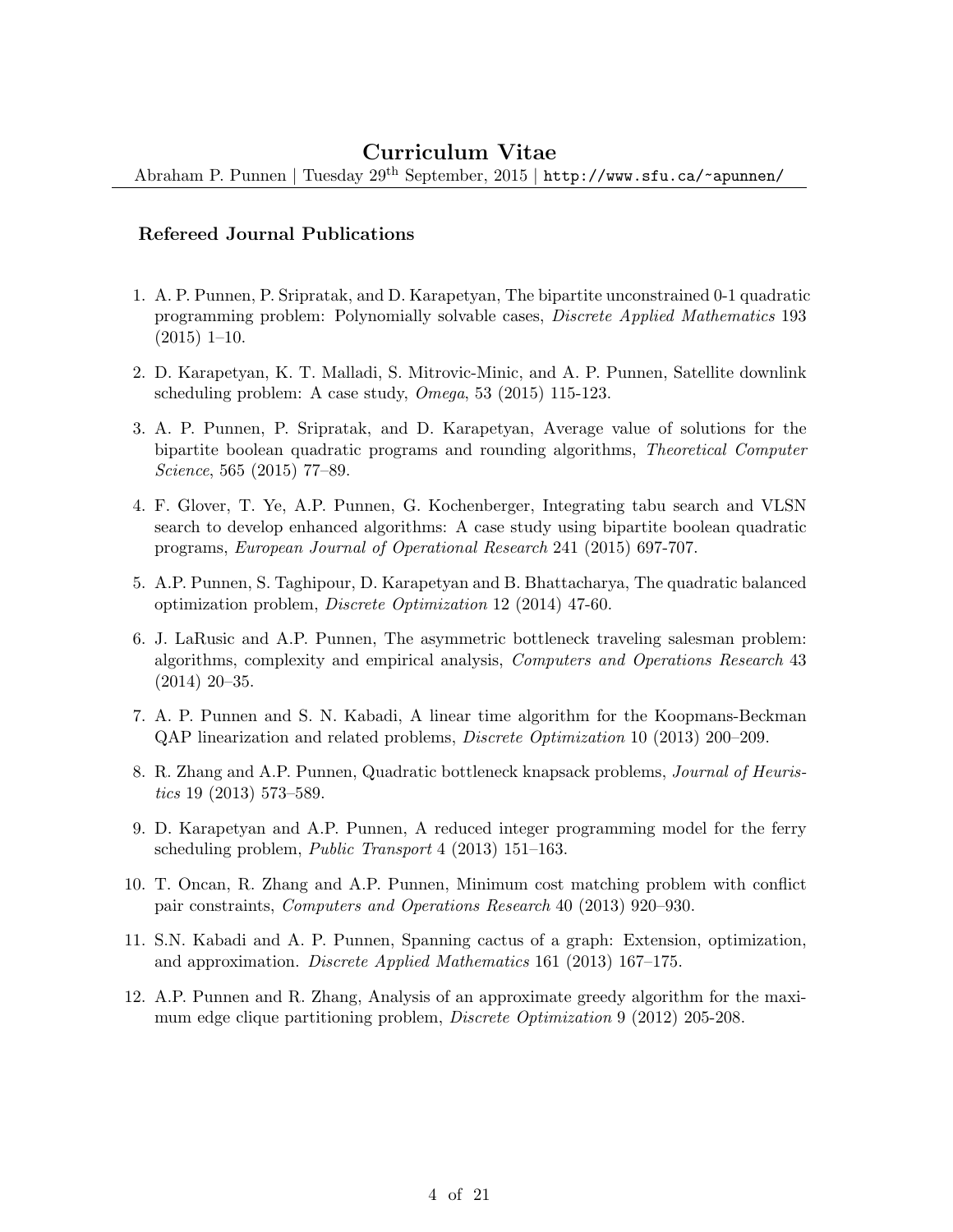- 13. J. LaRusic, A.P. Punnen, and E. Aubanel, Experimental analysis of algorithms for the bottleneck traveling salesman problem and its variations, Journal of Heuristics 18 (2012) 473-503.
- 14. Q. Han and A.P. Punnen, On the approximability of vertex cover and related problems, Discrete Applied Mathematics. 160 (2012) 197-203.
- 15. D. K. Benvenuti and A.P. Punnen, Three-value TSP and linkages with the three value linear spanning 2-forests, Discrete Applied Mathematics 160 (2012) 38-52.
- 16. S. N. Kabadi and A. P. Punnen, An  $O(n^4)$  algorithm for the QAP linearization problem, Mathematics of Operations Research 36 (2011) 754-761.
- 17. A.P. Punnen and R. Zhang, Quadratic bottleneck Problems, Naval Research Logistics, 58 (2011) 153-164.
- 18. R. Zhang, S.N. Kabadi and A.P. Punnen, Minimum spanning tree problem with conflict constraints and variations, Discrete Optimization, 8 (2011) 191-205.
- 19. L. Turner, A. P. Punnen, Y. P, Aneja, and H. W. Hamacher, On generalized balanced optimization problems, Mathematical Methods of Operations Research, 73 (2011) 19–27.
- 20. J. LaRusic and A.P. Punnen, The balanced traveling salesman problem, Computers and Operations Research 38 (2011) 868-875
- 21. S. N. Kabadi and A. P. Punnen, Trioid: A generalization of matroid and the associated polytope, Algorithmic operations research 6 (2011) 29-39.
- 22. D. K. Benvenuti and A.P. Punnen, SC-Hamiltonicity and its Linkages with strong Hamiltonicity of a graph, SIAM Journal of Discrete Mathematics, 23 (2010) 2035-2041
- 23. T. Oncan and A.P. Punnen, A Lagrangian Based Lower Bounding Procedure and an Efficient Search Algorithm for the Quadratic Minimum Spanning Tree Problem, Computers and Operations Research (2010) 1762-1773.
- 24. D. K. Benvenuti and A.P. Punnen, SC-Hamiltonian graphs and digraphs: New necessary conditions and impacts, Discrete Mathematics, 310 (2010) 2841-2846
- 25. P. Pandey and A.P. Punnen, Piecewise linear fractional programming with Network Flow structure. Opsearch 46 (2009) 359-389.
- 26. R. Ramakrishnan, A.P. Punnen, P. Sharma, An efficient heuristic algorithm for the bottleneck traveling salesman problem. Opsearch 46 (2009) 275-288.
- 27. S. Mitrovic-Minic and A.P. Punnen, Local Search Intensified: Very Large-Scale Variable Neighborhood Search for the Multi-Resource Generalized Assignment Problem. Discrete optimization 6 (2009) 370-377.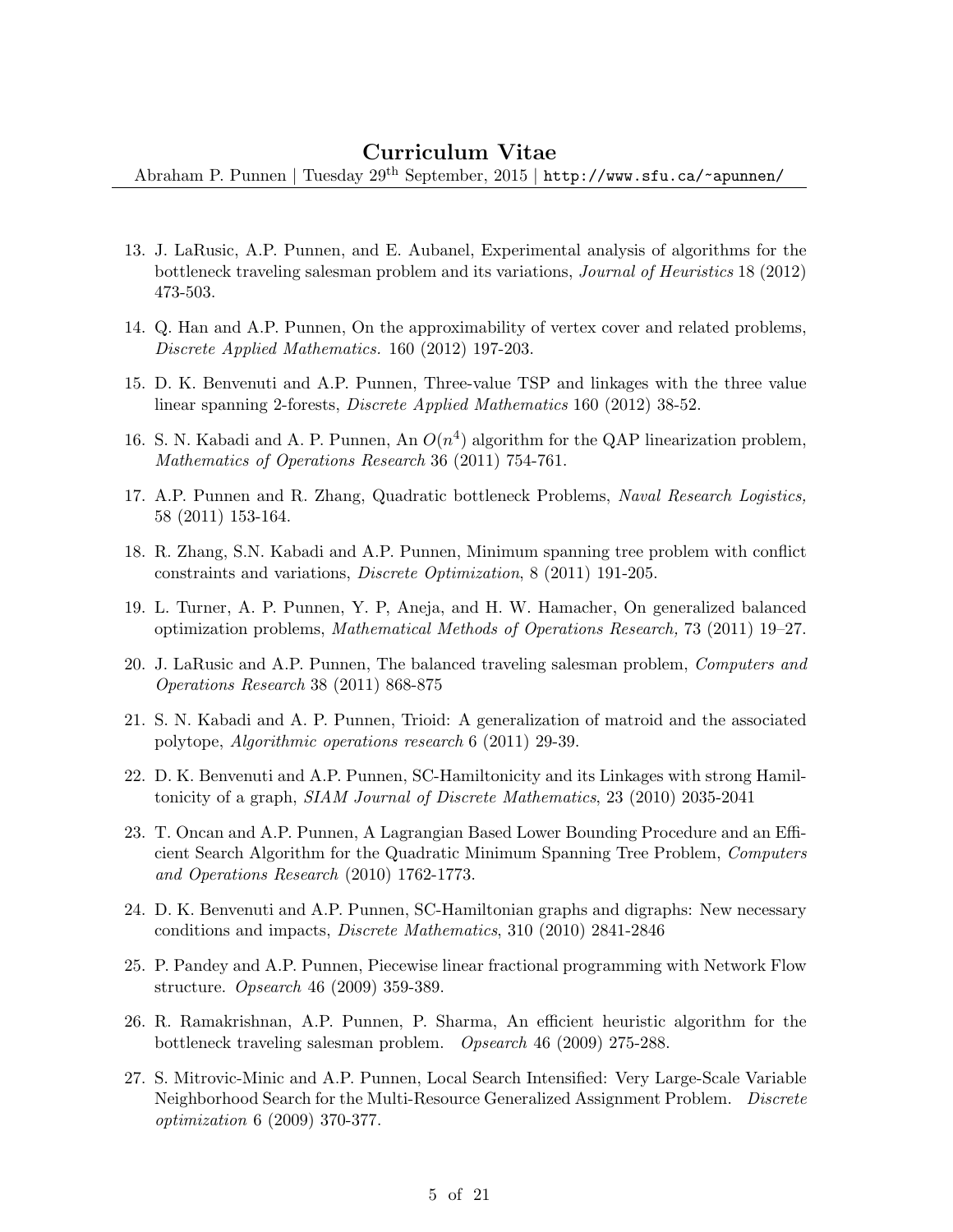- 28. Q. Han, A.P. Punnen, Y. Ye, An edge-reduction algorithm for the vertex cover problem Operations Research Letters 37 (2009) 181-186.
- 29. S. Mitrovic-Minic and A.P. Punnen, Variable intensity local search. Annals of Information Systems 10 (2009) 245-252.
- 30. R. Zhang and A.P. Punnen, Bottleneck Flows in Networks, Information processing letters 109 (2009) 334-338.
- 31. S. Mitrovic-Minic and A.P. Punnen, Very large-scale variable neighborhood search for the generalized assignment problem Journal of Interdisciplinary Mathematics, 11 (2008) 653-670.
- 32. S.N. Kabadi and A.P. Punnen, A strongly polynomial simplex method for the linear fractional assignment problem, Operations Research Letters 36 (2008) 402-407.
- 33. T. Oncan, S.N. Kabadi, K.P.K. Nair, A.P. Punnen, VLSN search algorithms for partitioning problems, Journal of the operational research society, UK, 59 (2008)388-398
- 34. P. Pandey and A.P. Punnen, Simplex method for piecewise-linear fractional programming problem, European Journal of Operational Research, 178 (2007) 343-358
- 35. N. Belacel, H. Raval, and A.P. Punnen, Learning multicriteria classification method PROAFTN from data, Computers and Operations Research 34 (2007) 1885-1898
- 36. S.N. Kabadi and A.P. Punnen, On cost matrices with two and three distinct values of Hamiltonian paths and cycles, SIAM Journal of Discrete Mathematics 20 (2006) 977-998
- 37. O. Chapovska and A.P. Punnen, Variations of the prize collecting Stainer tree problem, Networks, 47 (2006) 199-205
- 38. A.P. Punnen, Domination analysis of the prize collecting TSP, Ganita 55 (2005) 87-98.
- 39. A.P. Punnen Minmax strongly connected subgraph problem with node weights, Journal of applied mathematics and decision sciences (2005) 107-111
- 40. A.P. Punnen and O. Chapovska, The Bottleneck k-MST, Information Processing Letters 95 (2005) 512-517.
- 41. J.B. Orlin, A.P. Punnen, A. Schulz, Approximate local search in combinatorial optimization, SIAM Journal of Computing 33 (2004) 1201-1214.
- 42. A.P. Punnen and Y.P. Aneja, Lexicographic balanced optimization problems, Operations Research Letters 32 (2004) 27-30
- 43. A.P. Punnen, On bottleneck Assignment problem under categorization, Computers and Operations Research 31 (2004) 151-154.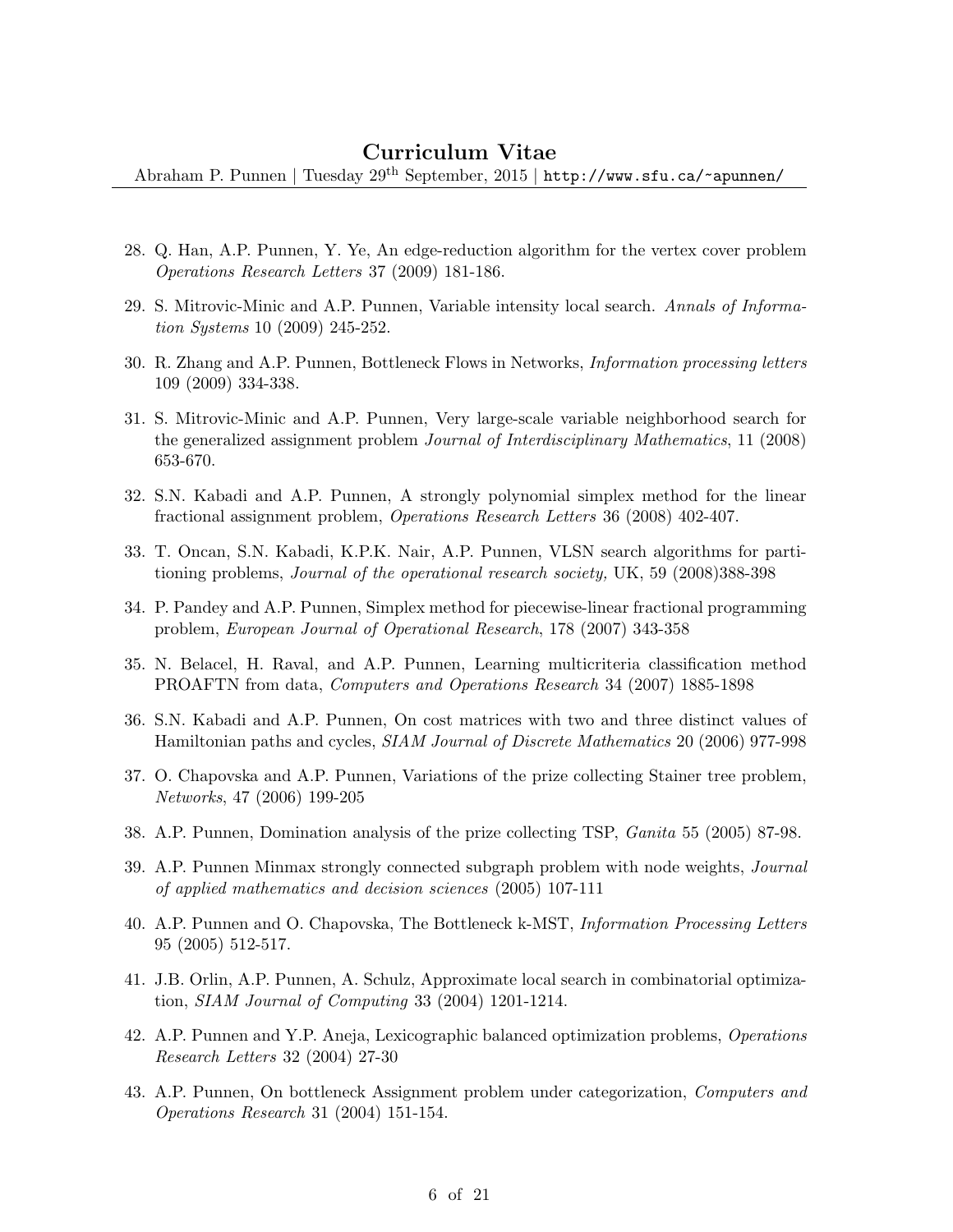- 44. S.N. Kabadi and A.P. Punnen, Weighted graphs with Hamiltonian cycles of same length, Discrete Mathematics, 271 (2003) 129-139.
- 45. A.P. Punnen, F. Margot, and S.N. Kabadi, TSP heuristics: domination analysis and complexity, Algorithmica 35 (2003) 111-127.
- 46. A.P. Punnen and S.N. Kabadi, Domination Analysis of some heuristics for the asymmetric traveling salesman problem, Discrete Applied Mathematics 119 (2002) 117-128.
- 47. R.K. Ahuja, O. Ergun, J.B. Orlin , A.P. Punnen, A survey of very large scale neighborhood search techniques, Discrete Applied Mathematics 123 (2002) 75-102.
- 48. P. Vellaisamy and A.P. Punnen, Improved estimators for the selected location parameters, Statistical Papers 43 (2002) 291-299.
- 49. A.P. Punnen, Combinatorial optimization with multiplicative objective function, International Journal Of Operations and Quantitative Management 7 (2001) 205-209.
- 50. P. Vellaisamy and A.P. Punnen On the nature of binomial distribution, Journal of Applied Probability 38 (2001) 36-44.
- 51. A.P. Punnen, The traveling salesman problem: New approximation algorithms and domination analysis, Journal of Information and Optimization, 22 (2001) 191-206.
- 52. A.P. Punnen and Y.P. Aneja, An improved lower bound for the multiple bottleneck assignment problem. European Journal of Operations Research, 112 (1999) 167-173.
- 53. A.P. Punnen and K.P.K. Nair, Constrained balanced optimization problems, Computers and Mathematics with Applications 37 (1999) 157-163.
- 54. J.M. Philips, A.P. Punnen and S.N. Kabadi, A linear time algorithm for the bottleneck traveling salesman problem on a Halin graph, Information Processing Letters, 30 (1998) 105 - 108.
- 55. A.P. Punnen and K.P.K. Nair, Linear Multiplicative Programming, Opsearch 34 (1997) 140-154.
- 56. F. Glover and A.P. Punnen, The traveling salesman problem: New solvable cases and linkages with the development of approximation algorithms, Journal of the Operational Research Society 48 (1997) 502 - 510.
- 57. A.P. Punnen, On locating a single path-like facility in a general graph, RAIRO-Operations Research 31 (1997) 107-115.
- 58. A.P. Punnen and Y.P. Aneja, Minimum Dispersion Problems, Discrete Applied Mathematics 75 (1997) 93-102.
- 59. A.P. Punnen and Y.P. Aneja, On k-sum optimization problems, Operations Research Letters 18 (1996) 233-236.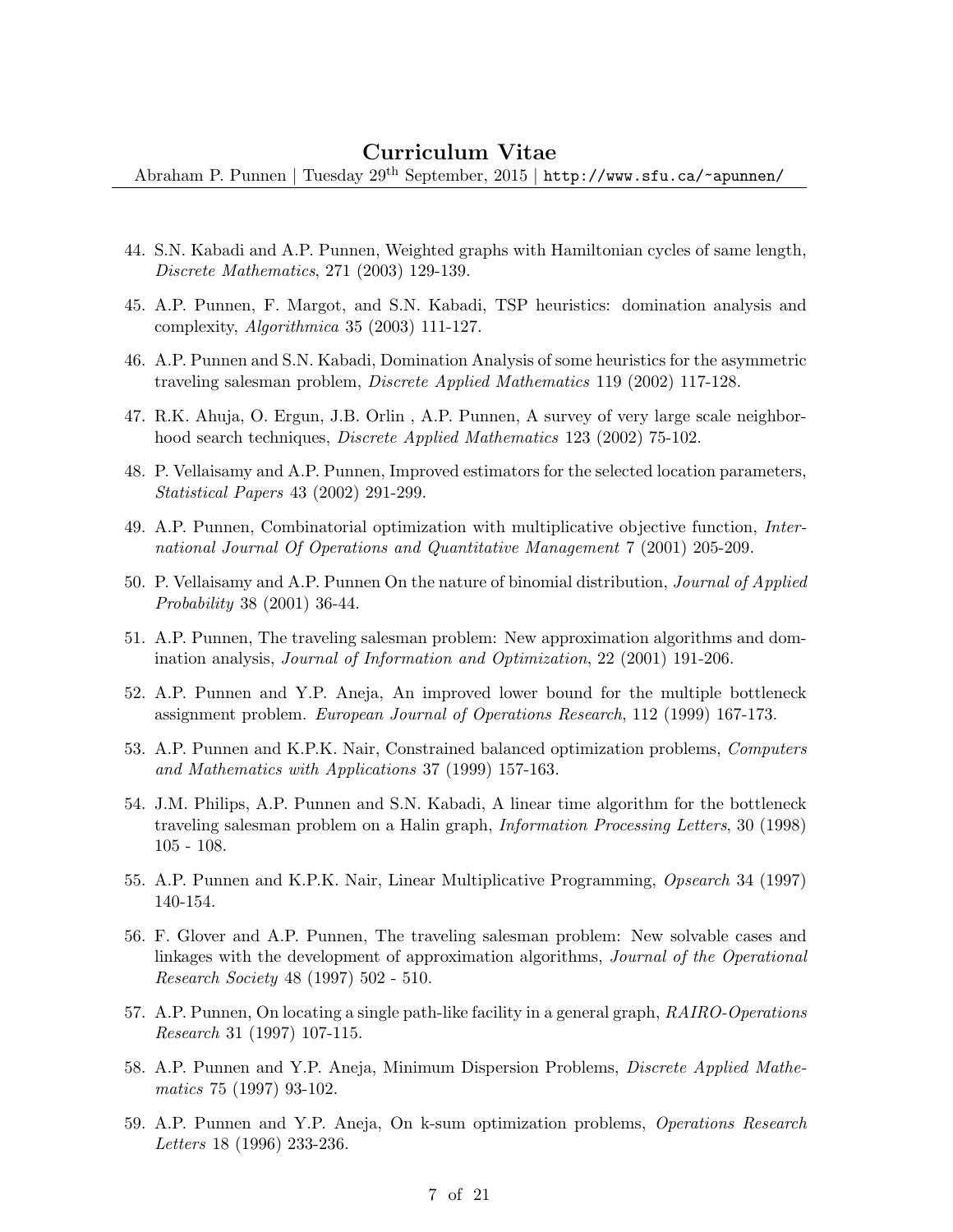- 60. A.P. Punnen, A fast algorithm for a class of bottleneck problems, Computing 56 (1996) 397- 401 (short communication)
- 61. R.K. Ahuja, J.L. Batra, S.K. Gupta and A.P. Punnen, Optimal expansion of capacitated transshipment networks European Journal of Operational Research 89 (1996) 176-184.
- 62. A.P. Punnen and K.P.K. Nair, An  $O(n \log n)$  algorithm for the max+sum spanning tree problem, European Journal of Operational Research 89(1996) 423-426.
- 63. A.P. Punnen and K.P.K. Nair, An improved algorithm for constrained bottleneck spanning tree problem, INFORMS Journal of Computing 8 (1996) 41-44.
- 64. A.P. Punnen and S.K. Bhatt, Some ratio sharing models, Asia Pacific Journal of Operational Research 12(1995)187-198.
- 65. A.P. Punnen, K.P.K. Nair and Y.P. Aneja, Generalized bottleneck problems, Optimization 35 (1995) 159-169.
- 66. I. Averbach, O. Berman and A.P. Punnen, Constrained matroidal bottleneck problem, Discrete Applied Mathematics 63(1995)201-214.
- 67. A.P. Punnen and K.P.K. Nair, Polynomial algorithms for a class of discrete minmax linear programming problems, Journal of Operational Research Society 46 (1995) 499 - 506.
- 68. A.P. Punnen and Y.P. Aneja, Minmax combinatorial optimization, European Journal of Operational Research 81 (1995) 634 - 643.
- 69. A.P. Punnen and Y.P. Aneja, A tabu search algorithm for resource constrained assignment problem, Journal of Operational Research Society 46 (1995) 214 - 220.
- 70. A.P. Punnen and K.P.K. Nair, Improved complexity bound for the bottleneck bipartite matching problem, Discrete Applied Mathematics 55 (1994) 91 - 93.
- 71. A.P. Punnen and K.P.K. Nair, A fast and simple algorithm for the bottleneck bi-connected spanning subgraph problem, Information Processing Letters 50 (1994) 283 - 286.
- 72. A.P. Punnen, On combined minmax-minsum optimization, Computers and Operations Research 21 (1994) 707-716.
- 73. A.P. Punnen and Y.P. Aneja, Categorized assignment scheduling: A tabu search approach, Journal of Operational Research Society 44(1993) 673-679.
- 74. S.K. Gupta and A.P. Punnen, Minmax linear knapsack problem with grouped variables and GUB constraints, Optimization 28(1993) 85-94.
- 75. S.K. Gupta and A.P. Punnen, Group centre and group median of a tree, European Journal of Operational Research 65(1993) 400-406.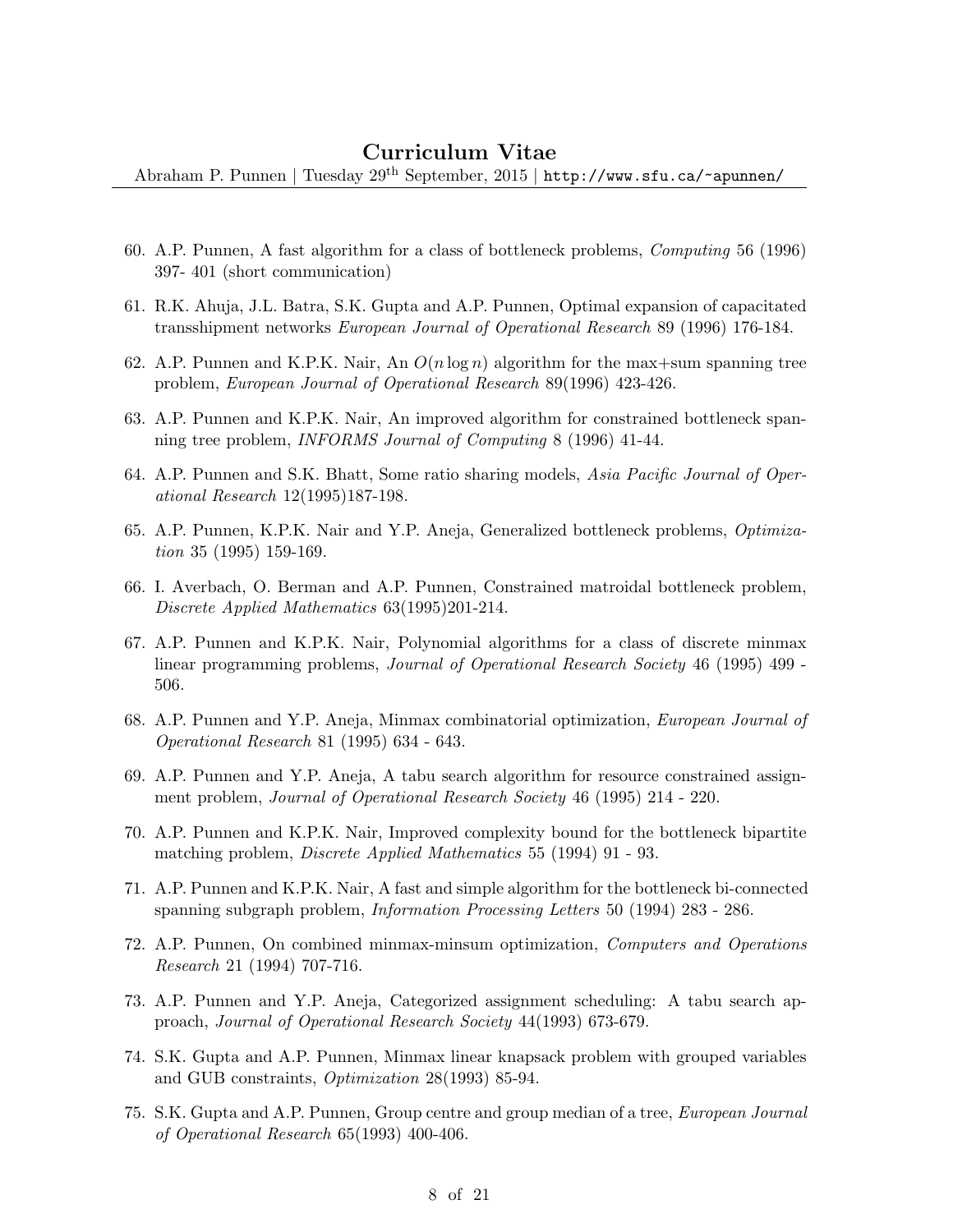Abraham P. Punnen | Tuesday 29th September, 2015 | http://www.sfu.ca/~apunnen/

- 76. M.B. Richey and A.P. Punnen, Minimum weight perfect bipartite matching and spanning trees under categorization, Discrete Applied Mathematics 39(1992) 147-153.
- 77. A.P. Punnen, K-sum linear programming, Journal of Operational Research Society 43(1992) 89-95.
- 78. A.P. Punnen, Traveling salesman problem under categorization, Operations Research Letters 12(1992) 89-95.
- 79. A.P. Punnen, A linear time algorithm for the maximum capacity path problem, European Journal of Operational Research 53(1991) 402-404.
- 80. S.K. Gupta and A.P. Punnen, K-sum optimization problems, Operations Research Letters 9 (1990) 121-126.
- 81. S.K. Gupta and A.P. Punnen, Minmax linear programs with grouped variables, Opsearch 26 (1989) 177-186.
- 82. S.K. Gupta and A.P. Punnen, Group centre and group median of a network, European Journal of Operational Research 38 (1989) 94-98.
- 83. S.K. Gupta and A.P. Punnen, Minimum deviation problems, Operations Research Letters 7 (1988) 201-204.

#### Book Chapters

- 84. K. Malladi, S. Mitrovic-Minic, D. Karapetyan, and A. P. Punnen, Satellite Constellation Image Acquisition Problem: A Case Study, in Space Engineering: Modelling and Optimization with Case Studies, G. Fasano and J. D. Pinter (eds.), Springer, 2016.
- 85. D. Karapetyan, S. Mitrovic-Minic, K. T. Malladi and A. P. Punnen, The satellite downlink scheduling problem: A case study of RADARSAT-2. Chap. 21 in Optimum Decision Making: Case studies of realistic applications, K.G. Murty (ed.), Springer (2015) 497516.
- 86. D. Karapetyan and A. P. Punnen, An Integer Programming Model for the Ferry Scheduling Problem, Chapter 22 in Optimum Decision Making: Case studies of realistic applications, K.G. Murty (ed.), Springer (2015) 513–534.
- 87. A. P. Punnen, P. Sripratak, and D. Karapetyan, Domination analysis of algorithms for bipartite boolean quadratic programs, Springer LNCS 8070, 271–282, 2013.
- 88. Q. Han and A. P. Punnen, On the Approximability of Vertex Cover and Related Problems, AAIM 2010 Weihai, China, Springer LNCS 6124, 161–169, 2010.
- 89. J. B. Orlin, A.P. Punnen and A. Schulz, Integer programming: Optimization and evaluation are equivalent. Book chapter, Springer LNCS, Proceedings of WADS 2009.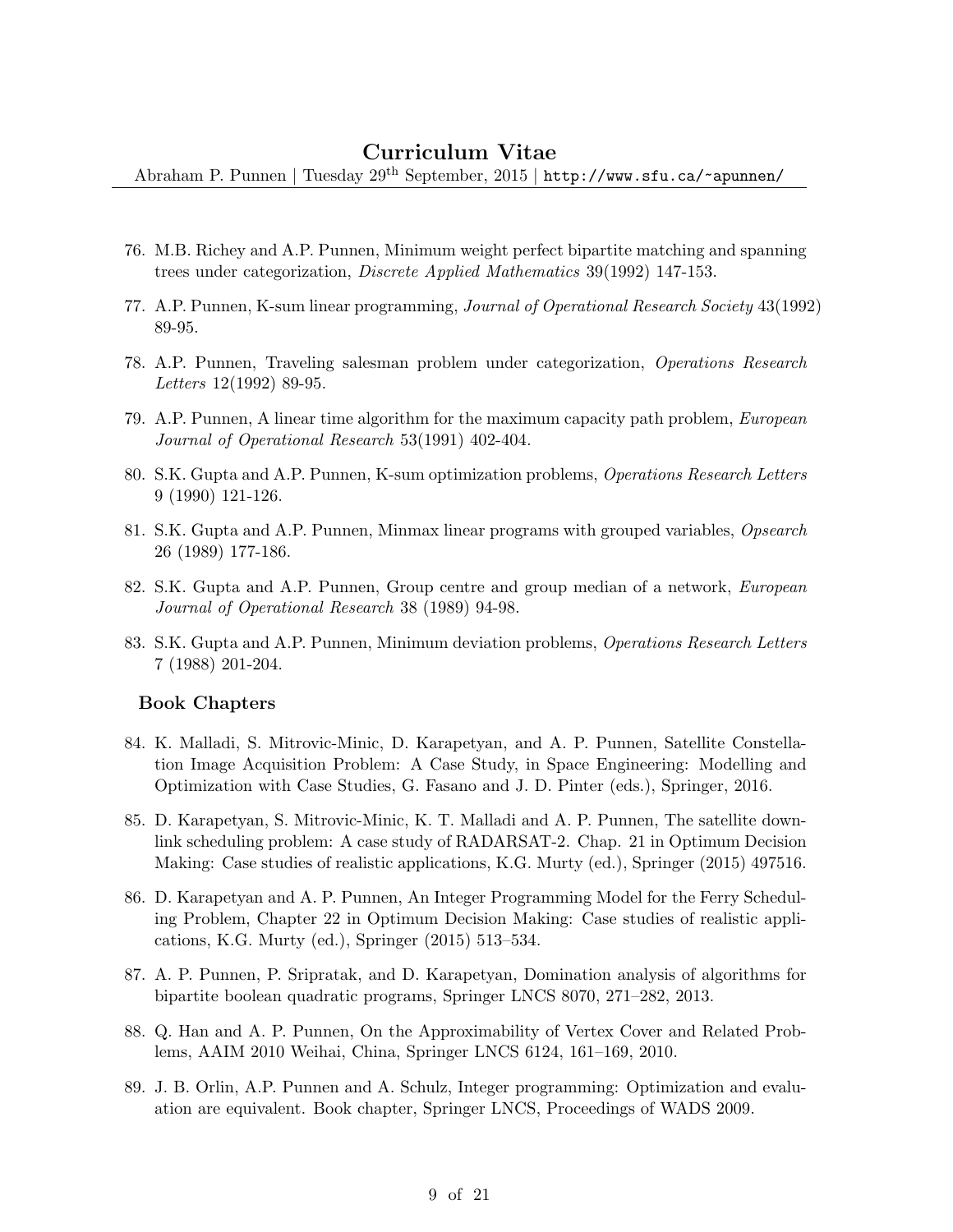Abraham P. Punnen | Tuesday 29th September, 2015 | http://www.sfu.ca/~apunnen/

- 90. S.N. Kabadi and A.P. Punnen, Anti-stalling pivot rule for linear programs with totally unimodular coefficient matrix, Book Chapter in, Mathematical Programming and Game Theory for Decision Making, S. K. Neogy, R. B. Bapat, A. K. Das and T. Parthasarathy (editors), World Scientific Press, 2008
- 91. R.K. Ahuja, O. Ergun, J.B. Orlin, and A.P. Punnen, Very Large Scale Neighborhood Search: Theory, Algorithms and Applications, Approximation Algorithms and Metaheuristics, T. Gonzalez (ed), CRC Press, 2007.
- 92. A.P. Punnen, Computational Complexity, Appendix In The traveling salesman problem and its variations Kluwer Academic Publishers, 2002.
- 93. A. Lodi and A.P. Punnen, TSP Software, In The traveling Salesman Problem and its variations, Kluwer Academic Publishers, (2002).
- 94. S.N. Kabadi and A.P. Punnen, The Bottleneck Traveling Salesman Problem, In The Traveling Salesman Problem and its variations, Kluwer Academic Publishers, (2002).
- 95. A.P. Punnen, The traveling salesman problem: Formulations, Applications and Variations", In The traveling Salesman Problem and its variations, Kluwer Academic Publishers, (2002).
- 96. R.K. Ahuja, O. Ergun, J.B. Orlin, A.P. Punnen, Very large scale neighborhood search, in Discrete Optimization: The state of the art, E Bores and Hammer PL (eds) 2001.

#### Papers Submitted for Publication

- 97. A.P. Punnen and Y. Wang, The bipartite quadratic assignment problem and extensions, under revision for European Journal of Operational Research.
- 98. P. Pandey and A.P. Punnen, On a linearization technique for solving quadratic set covering problem and variations, under revision for *Optimization*.
- 99. B. Woods, A.P. Punnen, T. Stephen, k-neighbor TSP on a Halin graph

#### Papers Under Preparation

- 100. A. Custic and A. P. Punnen, A characterization of linearizable instances of the quadratic minimum spanning tree problem
- 101. Y. Wang, S. Minic, R. Leitch, and A. P. Punnen, Image acquisition scheduling of resident space objects.
- 102. R. Zhang, A. Custic, and A.P. Punnen, Quadratic spanning trees: complexity and solvable cases.
- 103. A. P. Punnen, J. Tian, W. Lin, A. Yin, and G. Zhang, The multiplicative assignment problem and its variations.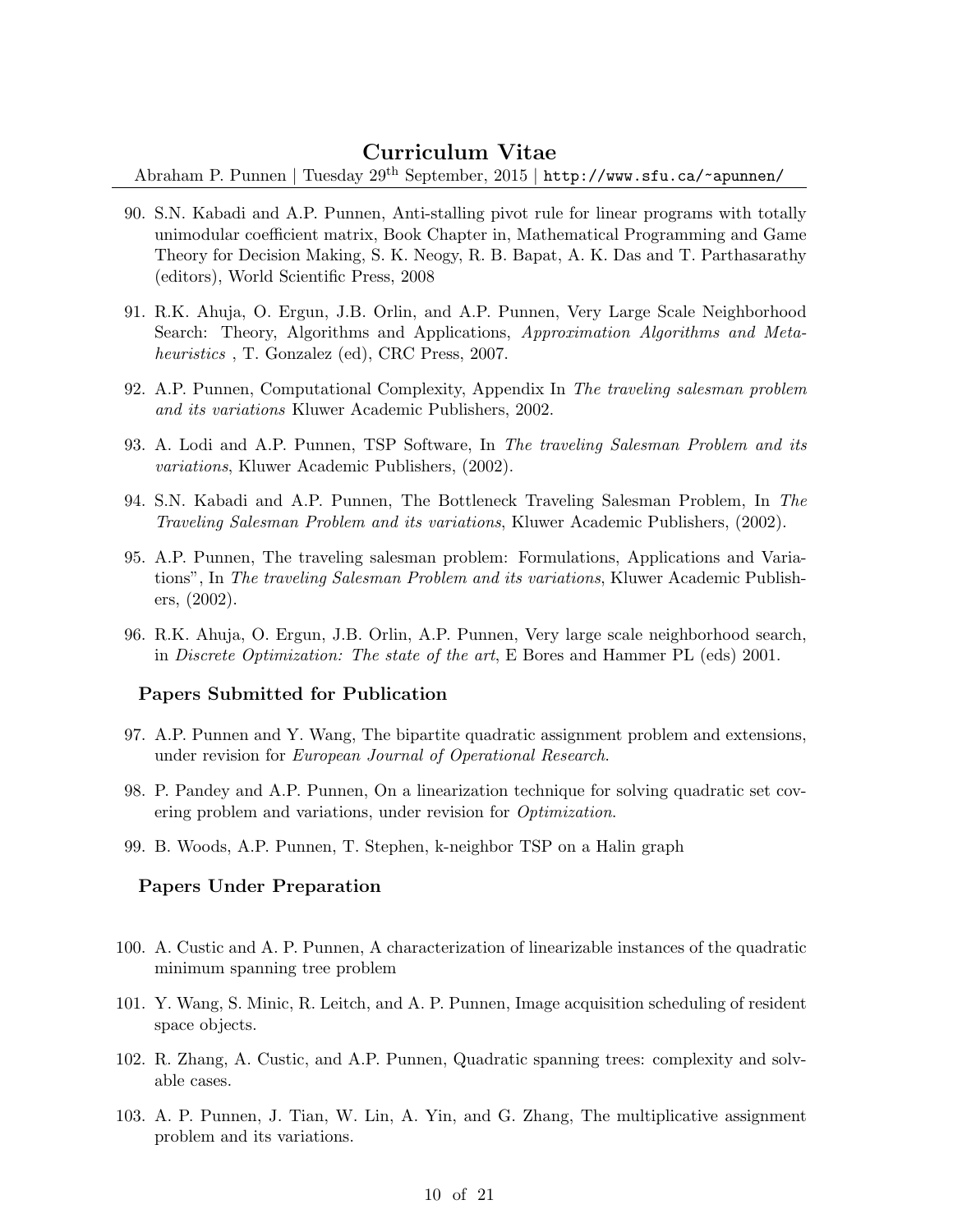Abraham P. Punnen | Tuesday 29th September, 2015 | http://www.sfu.ca/~apunnen/

- 104. Y. Wang and A.P. Punnen, The Boolean quadratic programming problem with generalized upper bound constraints
- 105. X. Shen and A. P. Punnen, The path selection problem in network design.
- 106. K.T. Malladi, S. Minic, and A.P. Punnen, A metaheuristic algorithm for the cluster restricted maximum weight clique problem.
- 107. D. Karapetyan and A. P. Punnen, Heuristic algorithms for the bipartite unconstrained 0-1 quadratic programming problem.
- 108. R. Zhang, T. Oncan and A.P. Punnen, Quadratic bottleneck assignment problem.
- 109. S. Mitrovic-Minic and A.P. Punnen, A mixed integer programming model and algorithm for scheduling a re-configurable fleet of heterogenous ferries.

#### Other Research Reports

- 110. A.P. Punnen and D. Karapetyan, Fleet size planning and scheduling of passenger ferry operations linking Texada, Powell River, and Comox, (180 pages), 2013.
- 111. A.P. Punnen and D. Karapetyan, Fleet size planning and scheduling of passenger ferry operations linking Texada, Powell River, and Comox - Summary report (69 pages), 2013.
- 112. A.P. Punnen, D. Karapetyan, P. Pandey, Analysis of Fleet Configurations and Scheduling for the BC Ferries Operations in Southern Gulf Islands, (452 pages), 2012.
- 113. D. Karapetyan, K. T. Malladi, S. Mitrovic-Minic, and A.P. Punnen, Satellite Downlink Scheduling, (40 pages), 2012.
- 114. A. P. Punnen, The path selection problem and optimal pricing, (31 pages) 2011.
- 115. A. Kaveh and A.P. Punnen, Randomized local search and improved solutions for the microarray QAP, 2008.
- 116. S. Mitrovic-Minic and A.P. Punnen, Scheduling of Ferry Operations in Southern Gulf Islands by BC Ferries, 2007.
- 117. J. Christie, D. Du, A.P. Punnen, S. Satir, D. David, Transportation Scheduling at Day & Ross: Line haul operations. Final Report of contract research, 2006 (200 pages)
- 118. J. Christie, A.P. Punnen, S. Satir, Transportation Scheduling at Day & Ross, Interim report, 2006. (80 pages)
- 119. A.P. Punnen and F. Glover, Ejection chains and combinatorial leverage for the traveling salesman problem, Research report, 1999.
- 120. A.P. Punnen and Y.P. Aneja, Randomized local search, Research report, 1993.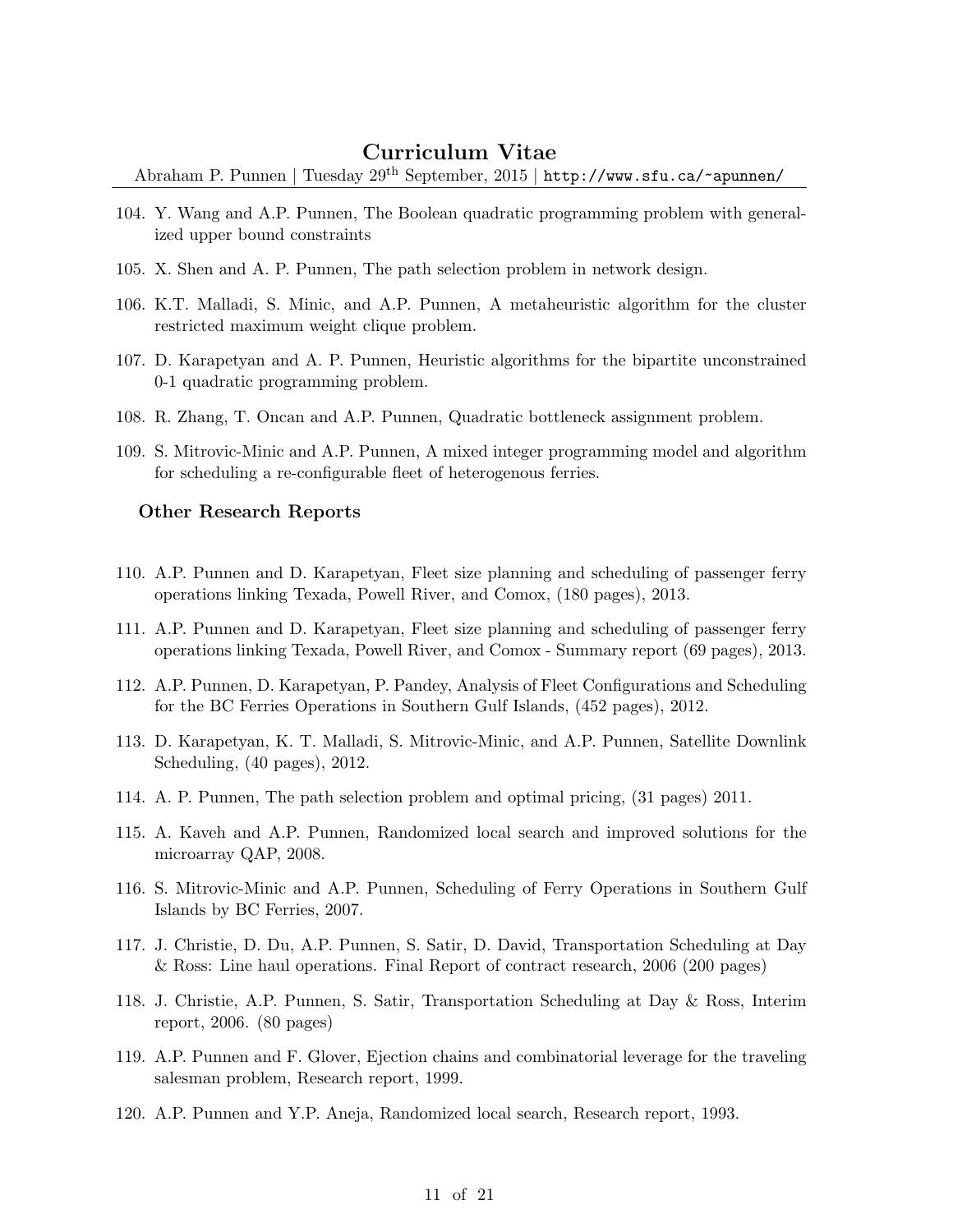Abraham P. Punnen | Tuesday 29th September, 2015 | http://www.sfu.ca/~apunnen/

#### Books

- 121. G. Gutin and A.P. Punnen, (editors), The Traveling Salesman problem Kluwer Academic Publishers, 2002
- 122. A.P. Punnen, Linear Programming and Network Models, (under preparation) Software
- 123. J. LaRusic, E. Aubanel, AP Punnen, Arrow 0.1b Software for solving Bottleneck Traveling Salesman problem, Released beta version, December 2006, available free for research use under GNU Public license and could be downloaded from Sourceforge. (For commercial use contact authors for licensing.)
- 124. A. Kaveh and A. P. Punnen, QAP-RANDLR: A heuristic QAP solver.

125. A.P. Punnen, A software library for combinatorial optimization, 1990, IIT Kanpur

#### Online Survey - Periodically updated

126. A. Lodi, A.P. Punnen and M. Boccafoli, TSP Software, http://www.or.deis.unibo.it/research\_pages/tspsoft.html). Most recent update: January 2007.

#### Books Reviews

- 127. A.P. Punnen, Local search in Combinatorial Optimization by Emile Aarts and J K Lenstra (eds) Interfaces
- 128. A.P. Punnen, Interactive Operations Research with MAPLE, by M. Parlar, INFOR 40 (2002) 173-174.
- 129. A.P. Punnen Postoptimal Analysis, Parametric Programming and Related topics by Thomas Gal, Interfaces, 1997.
- 130. A.P. Punnen Interior point approach to linear, quadratic, and convex programs by D. den Hertog, Interfaces 25 (1995) 132-133.

#### Journal Special Issues Edited

- 131. J.R. Birge and A.P. Punnen (editors) In memory of George B. Dantzig, Special issues of Algorithmic Operations Research 2006.
- 132. G. Gutin and A.P. Punnen (editors) Variations of the Traveling salesman problem, Special issue of Discrete Optimization 2005.
- 133. A.P. Punnen and P. Sharma (editors) Combinatorial Optimization, Special issue of Journal of Applied Mathematics and Decision Sciences, 2005.
- 134. G. Gutin and A.P. Punnen (editors) Foundations of Heuristics in Combinatorial Optimization, Special issue of Discrete Applied Mathematics, 2002.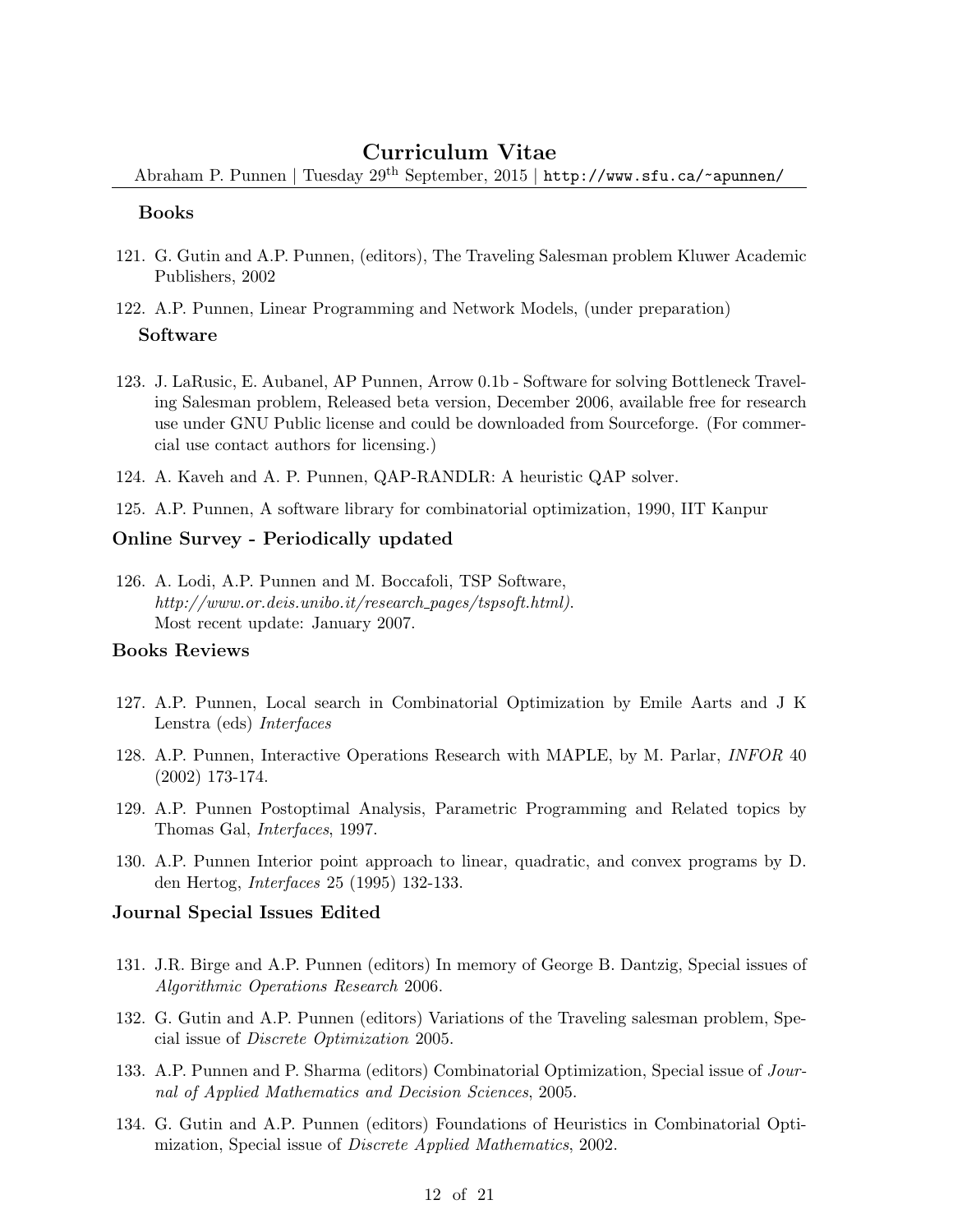Abraham P. Punnen | Tuesday 29th September, 2015 | http://www.sfu.ca/~apunnen/

135. A.P. Punnen (editor), Traveling Salesman Problem, Special issue of Computers and Operations Research, 26 (1999).

#### Conference Presentations

(Variations of most of these presentations appeared as journal publications listed above. Many presentations are done by co-authors)

- 136. A. Custić and A. P. Punnen, Linearizable quadratic minimum spanning tree problems and related polynomially solvable special cases, ECCO 2015, Catania, Italy.
- 137. A. Rafiey, V. Sokol, R. Krishnamurti, S. Mitrovic Minic, A. P. Punnen and K. T. Malladi, A Network Model for the Hospital Routing Problem, ICORES 2015, Lisbon, Portugal.
- 138. K. T. Malladi, S. Mitrovic Minic, A. Rafiey, R. Krishnamurti, A. P. Punnen, Courier Routing for Hospital Labs, IFORS 2014, Barcelona.
- 139. Y. Wang and A. P. Punnen, Bianry quadratic programs with GUB constraints, IFORS 2014, Barcelona.
- 140. Y. Wang and A. P. Punnen, Bipartite 0-1 quadratic programming problem with Partitioned Variables, CORS 2014, Ottawa.
- 141. D. Karapetyan and A. P. Punnen, Fleet size planning and schedule optimization for the British Columbia Ferry Services Inc., CORS 2014, Ottawa.
- 142. P. Sripratak, A. P. Punnen, and D. Karapetyan, Complexity and solvable cases of the bipartite Boolean quadratic programs, CORS 2014, Ottawa.
- 143. X. Shen, A. P. Punnen, and D. Karapetyan, Path Selection Problem in network design, CORS 2014, Ottawa.
- 144. A. P. Punnen, P. Sripratak, and D. Karapetyan, Domination analysis of algorithms for bipartite boolean quadratic programs, FCT 2013, Liverpool, UK.
- 145. D. Karapetyan and A. P. Punnen, An efficient approach to ferry scheduling and fleet optimization problems, CORS Vancouver, 2013.
- 146. K. T. Malladi, S. Mitrovic-Minic,D. Karapetyan, and A. P. Punnen, Satellite Image Acquisition Scheduling Problem: A case study with RADARSAT Constellation, CORS Vancouver, 2013.
- 147. D. Karapetyan, K. T. Malladi, S. Mitrovic-Minic, and A. P. Punnen, An Algorithm for the Satellite Downlink Scheduling Problem, CORS 2012, Niagara Falls.
- 148. R. Zhang, T. Oncan, and A.P. Punnen, Quadratic Bottleneck Assignment Problem and its applications, CORS 2012, Niagara Falls.
- 149. S. Taghipour, A. P. Punnen, and B. Bhattacharyya, Quadratic balanced optimization problem, CORS 2012, Niagara Falls.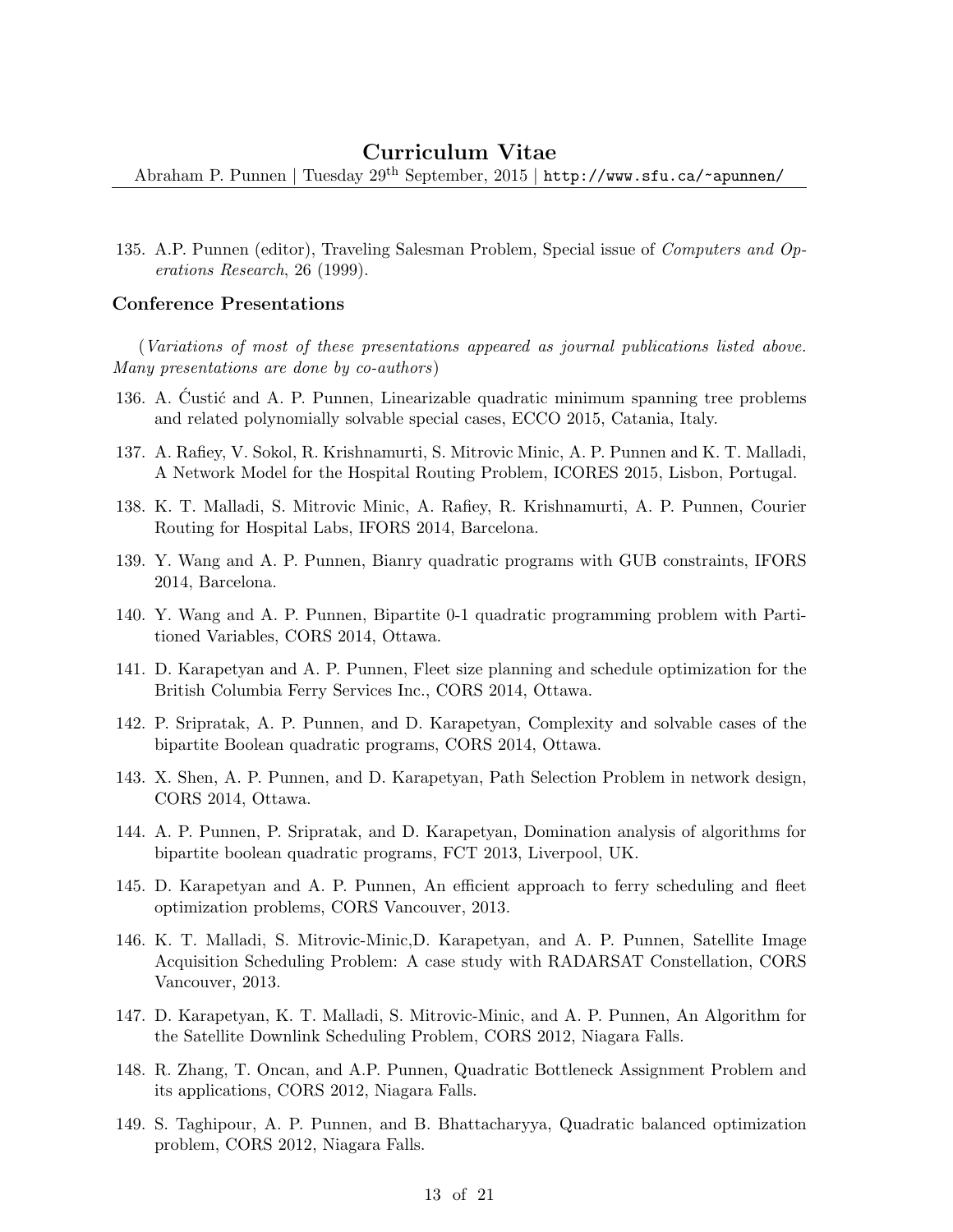- 150. S. Mitrovic-Minic and A.P. Punnen, Routing and scheduling of a heterogeneous fleet of re-configurable ferries: a model, a heuristic, and a case study, OR 2011 - International Conference on Operations Research, Zurich, Switzerland, 2011.
- 151. B. Woods and A.P. Punnen, Optimization Problems on Halin Graphs, ALIO/INFORMS International 2010, Buenos Aires, Argentina.
- 152. S.N. Kabadi and A.P. Punnen, The minimum spanning cactus problem: complexity, approximation and cactus extension, CORS/MITACS Edmonton, 2010.
- 153. R. Zhang and A.P. Punnen, Quadratic bottleneck spanning tree problem, CORS/MITACS Edmonton, 2010.
- 154. R. Zhang, S.N. Kabadi and A.P. Punnen, Minimum spanning tree problem with conflict constraints, CORS/INFORMS 2009.
- 155. J. LaRusic and A.P. Punnen, Computational study of heuristics for the asymmetric and constrained bottleneck TSP, CORS/INFORMS, 2009.
- 156. A. Kaveh and A.P. Punnen, Experimental analysis of heuristics for three dimensional assignment and transportation problems, CORS/INFORMS 2009.
- 157. B. Woods, N. Belacel, and A. P. Punnen, Optimization problems on variations of Halin graphs, CORS/INFORMS 2009.
- 158. R. Zhang, S.N. Kabadi and A.P. Punnen, Conflict graphs and the minimum spanning tree problem, MITACS conference, Fredericton, NB 2009.
- 159. J. B. Orlin, A.P. Punnen and A. Schulz, Integer programming: Optimization and evaluation are equivalent. WADS 2009, Banf, Canada.
- 160. T. Oncan and A.P. Punnen, The Quadratic Minimum Spanning Tree Problem: A Lower Bounding Procedure and an Efficient Search algorithm, INOC 2009, Italy.
- 161. S. Mitrovic-Minic and A.P. Punnen, Variable intensity local search. matheuristics 2008, Italy, August 2008.
- 162. D.K. Benvenuti and A.P. Punnen, Weighted graphs with constant Hamiltonian cycle cost, CORS 2007, London, Ontario.
- 163. J. LaRusic, E. Aubanel, and A.P. Punnen, Experimental results from Arrow: A bottleneck TSP solver, CORS 2007, London, Ontario.
- 164. R. Zhang and A.P. Punnen, Quadratic bottleneck optimization problems, CORS 2007, London, Ontario.
- 165. S.N. Kabadi and A.P. Punnen, Anti-stalling pivot rule for linear programs with totally unimodular coefficient matrix, Symposium on Mathematical Programming for Decision Making: Theory and Applications (ISMPDM07), ISI Delhi, January 10-11, 2007.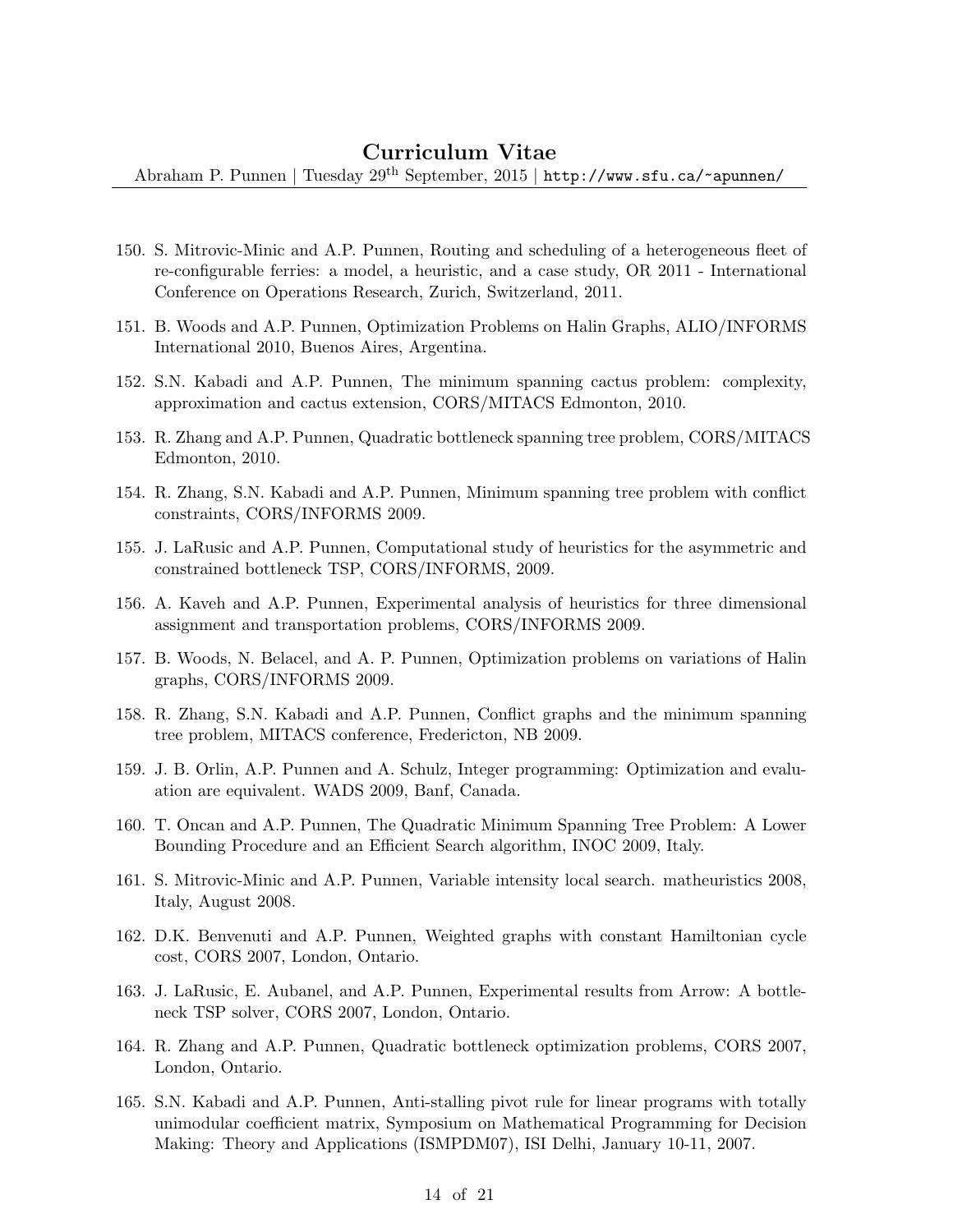- 166. R. Zhang and A.P. Punnen, Bottleneck Flows in networks, SIAM Discrete Mathematics Conference, Victoria, 2006.
- 167. R. Zhang and A.P. Punnen, Unit capacity bottleneck flows, CORS Montreal, 2006
- 168. S.N. Kabadi and A.P. Punnen, Characterization of Cost Matrices with Two and Three Distinct Values of Hamiltonian Tour Costs, ORSI 2005, Ahmedabad, India.
- 169. J. LaRusic, E. Aubanel, A.P. Punnen, Efficient heuristics for the bottleneck TSP, CORS Halifax, 2005.
- 170. P. Panday and A.P. Punnen, Simplex Algorithms for Piecewise-linear fractional programs, CORS Halifax, 2005.
- 171. J.B. Orlin, A.P. Punnen, A. Schulz, Approximate local search in Combinatorial Optimization. 15th Annual ACM-SIAM Symposium on Discrete Algorithms, New Orleans, January, 2004.
- 172. J.B. Orlin, A.P. Punnen, A. Schulz, Approximate local search in combinatorial optimization, ISMP Copenhagen, Denmark, August 2003.
- 173. J.B. Orlin, A.P. Punnen, A.Schulz, Approximate Local Search, Workshop on Combinatorial Optimization, Paris, France, 2003.
- 174. A.P. Punnen, Domination analysis of heuristics in Combinatorial optimization, CORS 2002.
- 175. F Glover, C. Rego and A.P. Punnen, Advances in Ejection Chain Methods for the Traveling Salesman Problem, INFORMS Annual International Meeting, San Jose, California, November, 2002.
- 176. S.N. Kabadi and A.P. Punnen, Bottleneck TSP: Solvable cases and approximation algorithms, CORS 2001.
- 177. R. Ramakrishnan, A.P. Punnen, and P. Sharma, Exact and approximate algorithms for the bottleneck TSP. ORSI Ahammadbad, December 2000.
- 178. A.P. Punnen, Domination analysis of construction heuristics for the TSP, INFORMS Philadelphia, October 1999.
- 179. R.K. Ahuja, O. Ergun, J.B. Orlin, A.P. Punnen, Very large scale neighborhood search, INFORMS Philadelphia, October 1999.
- 180. R.K. Ahuja, O. Ergun, J.B. Orlin, A.P. Punnen, Neighborhood search made difficult, DO99, Rutgers University. June 1999.
- 181. A.P. Punnen, Y.P. Aneja, and K.P.K. Nair, Domination analysis of TSP heuristics: a survey and some new results, *IFORS*, Beijing August 1999.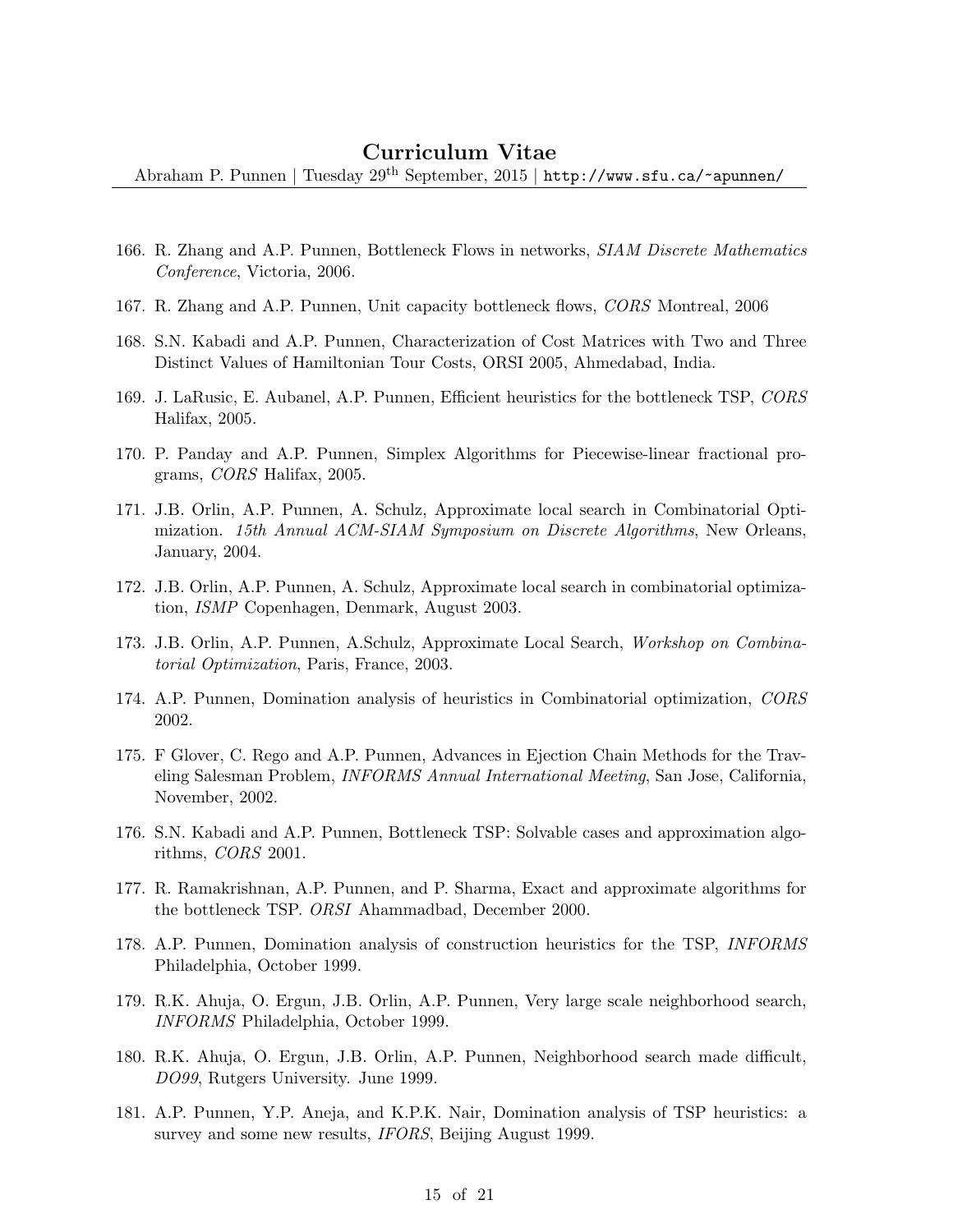- 182. A.P. Punnen, Some counting problems in the Analysis of Algorithms, Combinatorics Workshop, MUN, Newfoundland, May 1999.
- 183. S.N. Kabadi and A.P. Punnen, Minimum weight Hamiltonian paths in a Halin graph and related problems, CORS Windsor, June 1999.
- 184. A.P. Punnen and S.N. Kabadi, Domination analysis of some heuristics for the traveling salesman problem. INFORMS 1999, Cincinnati, Ohio.
- 185. A.P. Punnen, Efficient heuristics for the traveling salesman problem, SQC-OR, ISI Madras, 1998.
- 186. A.P. Punnen, S.N. Kabadi, and J.M. Phillips, A linear time algorithm for bottleneck TSP on a Halin graph and extensions, INFORMS/CORS Montreal, April 1998.
- 187. A.P. Punnen, Y.P. Aneja and K.P.K. Nair, Capacity leasing for Spanning Trees, POMS 1998, Cape Town, South Africa, June, 1998.
- 188. A.P. Punnen and Y.P. Aneja, Heuristics for the price collecting traveling salesman problem. APORS Australia, November 1997.
- 189. A.P. Punnen and K.P.K. Nair, Efficient heuristics for the optimum communication spanning tree problem and its variations, APORS Australia, November 1997.
- 190. A.P. Punnen, New domination results and related heuristics for the traveling salesman problem International Symposium on Mathematical Programming, Switzerland, August 1997.
- 191. A.P. Punnen and K.P.K Nair, On capacitated stochastic spanning tree problem in a network. CORS, Ottawa May 1997.
- 192. S.N. Kabadi and A.P. Punnen, Traveling salesman problem with two distinct tour values, SIAM conference on Optimization, Victoria, B.C., May 1996.
- 193. S.N. Kabadi and A.P. Punnen, Prize-Collecting traveling salesman problem, INFORMS Washington DC May, 1996.
- 194. S.N. Kabadi and A.P. Punnen, Constant TSP revisited, Optimization Days, Montreal May, 1996.
- 195. A.P. Punnen, Domination analysis of heuristics and the prize collecting traveling salesman problem, ACORS Halifax, 1995.
- 196. A.P. Punnen and Y.P. Aneja, A unified approach for certain combinatorial optimization problems, INFORMS Singapore 1995.
- 197. A.P. Punnen and K.P.K. Nair, Discrete bottleneck linear programs and extensions, IN-FORMS Singapore, 1995.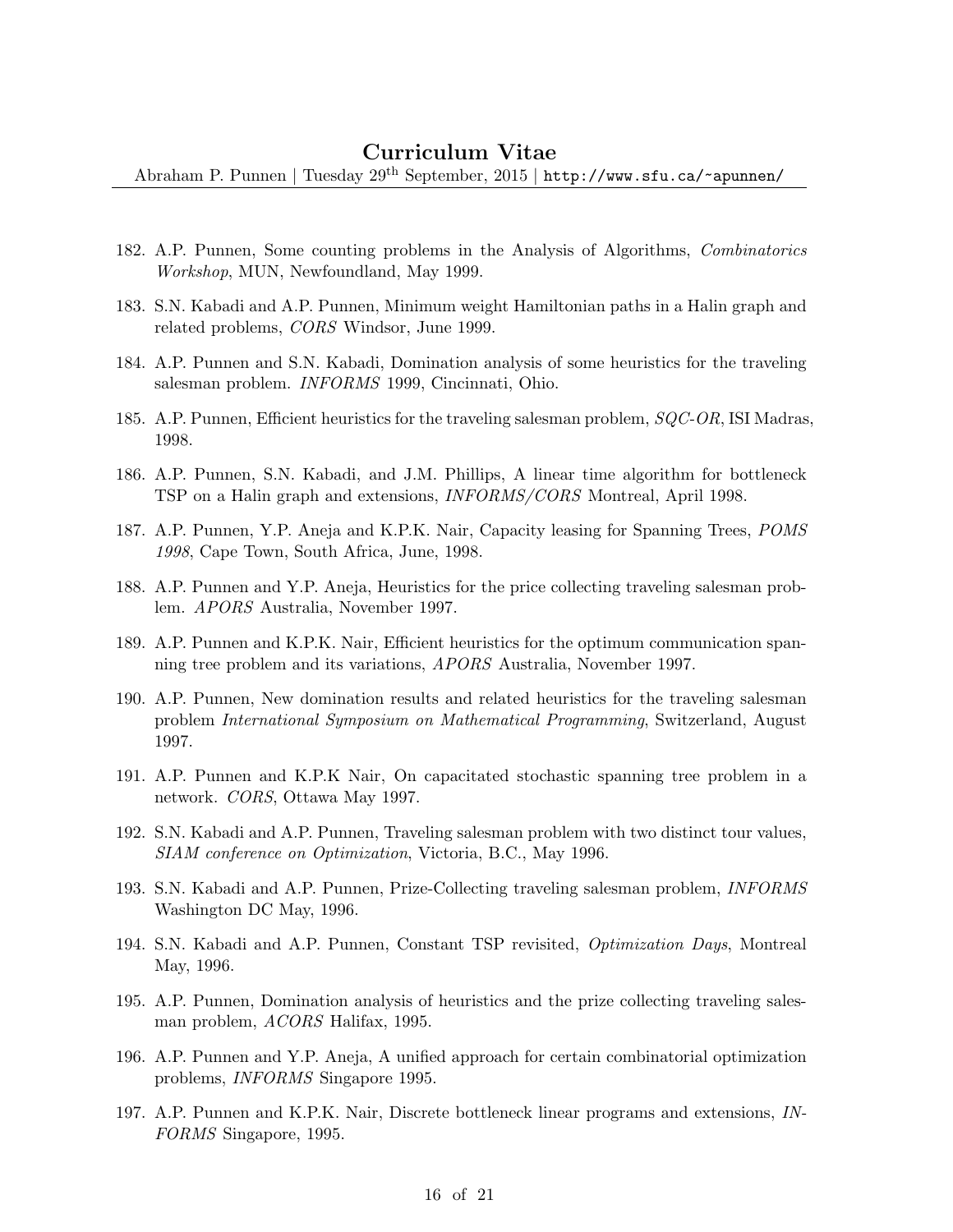Abraham P. Punnen | Tuesday  $29^{th}$  September, 2015 | http://www.sfu.ca/~apunnen/

- 198. A.P. Punnen and K.P.K. Nair, Constrained balanced optimization problems, CORS Calgary, 1995.
- 199. A.P. Punnen and K.P.K. Nair, Linear multiplicative programming, ORSI Calcutta, 1994.
- 200. A.P. Punnen and F. Glover, TSP revisited: New heuristics with combinatorial leverage of exponential power, ORSA/TIMS Detroit, 1994.
- 201. Y.P. Aneja and A.P. Punnen, Multiple bottleneck assignment and transportation problems, TIMS/ORSA Boston 1994.
- 202. A.P. Punnen and K.P.K. Nair, A fast and simple algorithm for the bottleneck bi-connected spanning subgraph problem, CORS Montreal 1994.
- 203. A.P. Punnen and K.P.K. Nair, Balanced Optimization and Extensions, ORSA/TIMS Phoenix, Arizona October, 1993.
- 204. A.P. Punnen and Y.P. Aneja, Randomized local search algorithms, TIMS/ORSA Chicago, 1993.
- 205. A.P. Punnen and Y.P. Aneja, On k-sum optimization problems, CORS Halifax 1992.
- 206. A.P. Punnen and K.P.K. Nair, An improved algorithm for the constrained bottleneck spanning tree problem, CORS Halifax, 1992.
- 207. S.K. Gupta and A.P. Punnen, Group centre and group median of a tree, ORSI Trivandrum, 1989.

| #              | Status     | Name of the Committee                       | Year             | Location   |
|----------------|------------|---------------------------------------------|------------------|------------|
| $\mathbf{1}$   | Member     | Senate Committee on Disciplinary Appeals    | 2015-2017        | <b>SFU</b> |
| $\overline{2}$ | Vice-chair | Senate Committee on Disciplinary Appeals    | 2013-2015        | <b>SFU</b> |
| 3              | Member     | Advisory Council, SFUFA                     | 2012-2013        | <b>SFU</b> |
| $\overline{4}$ | Member     | TPC, Mathematics Department                 | 2011             | <b>SFU</b> |
| $\frac{5}{2}$  | Vice-chair | Senate Committee on Disciplinary Appeals    | 2009-2012        | <b>SFU</b> |
| 6              | Member     | Senate Committee on Disciplinary Appeals    | 2007-2015        | <b>SFU</b> |
| $\overline{7}$ | Member     | Steering Committee, CORDS                   | $2006 - 2013$    | <b>SFU</b> |
| 8              | Member     | Steering committee, MSSC Program            | $2007$ - no term | <b>SFU</b> |
| 9              | Member     | Joint committee, student progress monitor-  | 2007             | <b>SFU</b> |
|                |            | ing (mechatronics program)                  |                  |            |
| 10             | Director   | Centre for Operations Research and Decision | 2006-2009        | <b>SFU</b> |
|                |            | Sciences (CORDS)                            |                  |            |

# Section IV - Service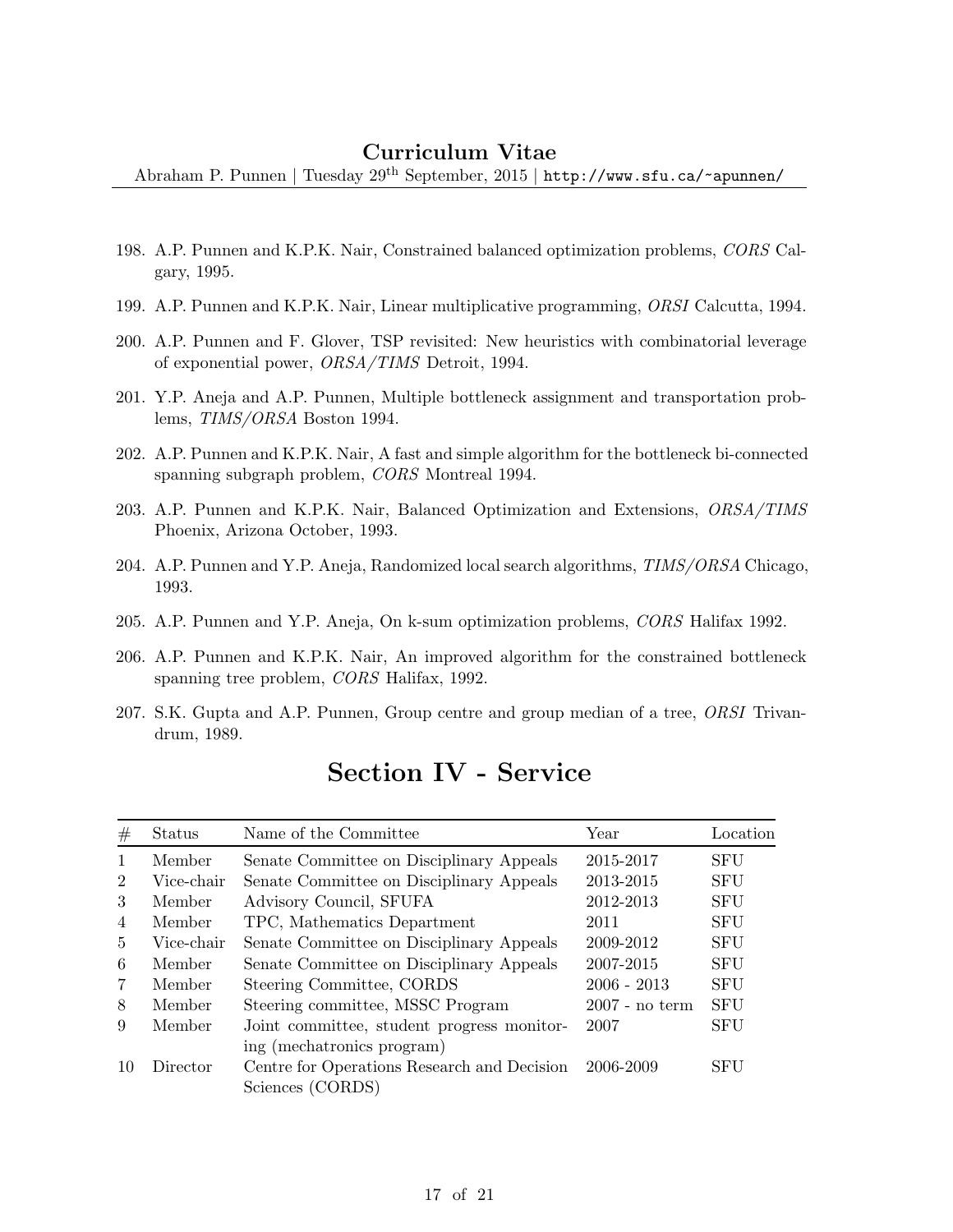Abraham P. Punnen | Tuesday 29th September, 2015 | http://www.sfu.ca/~apunnen/

| 11 | Member     | ALRP committee, Mathematics                            | 2005-2007     | <b>SFU</b>  |
|----|------------|--------------------------------------------------------|---------------|-------------|
| 12 | Member     | Graduate Studies Committee                             | 2005-2009     | ${\rm SFU}$ |
| 13 | Member     | SFU India Working group                                | 2005-2008     | <b>SFU</b>  |
| 14 | Co-advisor | Industrial Mathematics Program                         | 2005-2008     | ${\rm SFU}$ |
| 15 | Member     | Senate Honorary degrees committee                      | $2004 - 2005$ | <b>UNB</b>  |
| 16 | Director   | Mathematics and Statistics GAU                         | 2002-2004     | <b>UNB</b>  |
| 17 | Member     | Department curriculum committee                        | $2001 - 2003$ | <b>UNB</b>  |
| 18 | Member     | Department nominating committee                        | $2001 - 2002$ | <b>UNB</b>  |
| 19 | Member     | Level - I Assessment committee                         | $2001 - 2003$ | <b>UNB</b>  |
| 20 | Member     | Level-II Assessment committee                          | $2001 - 2003$ | <b>UNB</b>  |
| 21 | Member     | Senate Library Committee                               | $1998 - 2001$ | <b>UNB</b>  |
| 22 | Member     | Department Chair search committee                      | 1999 - 2000   | <b>UNB</b>  |
| 23 | Member     | <b>GAU Executive Committee</b>                         | 1996-2000     | <b>UNB</b>  |
| 24 | Member     | Department Library Committee                           | 1998-2000     | UNB         |
| 25 | Member     | Chair Search Committee                                 | 1998          | <b>UNB</b>  |
| 26 | Member     | Vice-president's Excellence in Teaching Com-<br>mittee | 1996-1998     | UNB         |
| 27 | Member     | Committee on WWW Policy and guidelines                 | 1997          | <b>UNB</b>  |
| 28 | Member     | Level - I Assessment committee                         | 1996 - 1997   | <b>UNB</b>  |
| 29 | Chair      | Senate Curriculum Committee                            | 1996-1997     | <b>UNB</b>  |
| 30 | Member     | Senate Curriculum Committee                            | 1995 - 1998   | <b>UNB</b>  |
| 31 | Chair      | <b>SASE</b> Nominating Committee                       | 1998 - 1999   | <b>UNB</b>  |
| 32 | Member     | <b>SASE</b> Nominating Committee                       | 1995 - 1998   | <b>UNB</b>  |
| 33 | Member     | MSCS Nominating Committee                              | 1996-1998     | <b>UNB</b>  |
| 34 | Member     | MSCS Public Relations Committee                        | 1994-1995     | <b>UNB</b>  |
| 35 | Member     | MSCS Nominating Committee                              | 1994-95       | <b>UNB</b>  |
| 36 | Member     | MSCS Curriculum committee                              | 1994 - 1998   | <b>UNB</b>  |
|    |            |                                                        |               |             |

#### Membership in Professional Societies

- 1. Operations Research Society of India (Life Member)
- 2. Institute for Operations Research and Management Science
- 3. Canadian Operational Research Society
- 4. Canadian Institute of Mining, Metallurgy and Petroleum

#### Refereeing

- 1. Refereed research grant applications for Swiss National Science Foundation, MSFHR, MITACS, NSERC CRD projects, and NSERC discovery .
- 2. Referred papers various journals including: Transportation Science, Optimization, Computers and Operations Research, Information Processing Letters, Operations Research Letters, Naval Research Logistics, Discrete Applied Mathematics, IJOQM, Annals of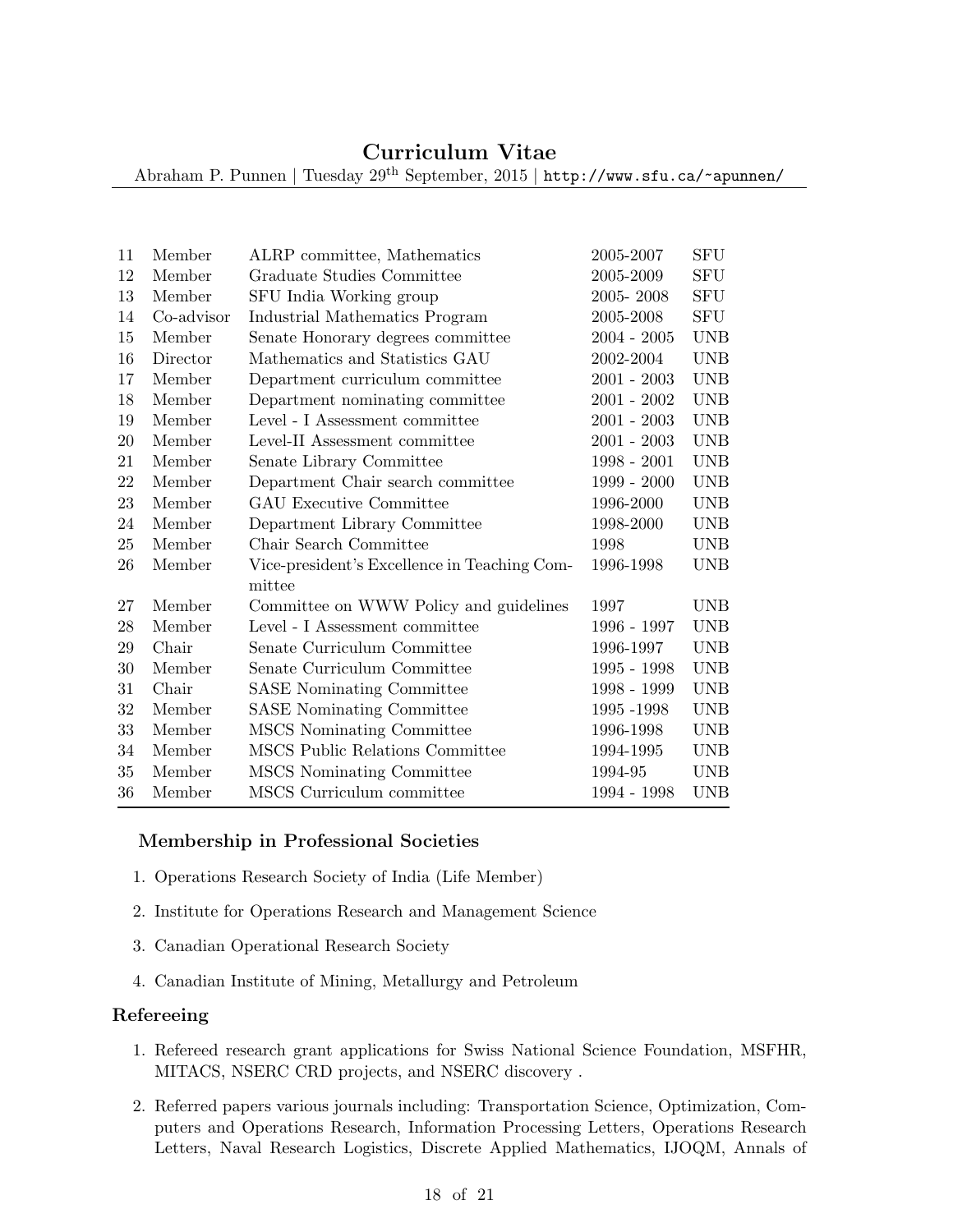Abraham P. Punnen | Tuesday 29<sup>th</sup> September, 2015 | http://www.sfu.ca/~apunnen/

Operations Research, Operations Research, Networks, Management Science, Journal of heuristics, International Transactions in Operations Research, JAMDS, European Journal of Operational Research, Computers and Industrial Engineering

### Other service activities - Conferences

| $\#$           | Status              | Conference                                                                           | Location       | Year |
|----------------|---------------------|--------------------------------------------------------------------------------------|----------------|------|
| $\mathbf{1}$   | Program Chair       | <b>CORS</b> Annual Conference                                                        | Vancouver      | 2013 |
| $\overline{2}$ | Local Organizations | CORS Annual conference                                                               | Vancouver      | 2013 |
| 3              | Member              | Scientific Committee, International confer-                                          | France         | 2011 |
|                |                     | ence on swarm intelligence                                                           |                |      |
| $\overline{4}$ | Organizer           | Operations Research and Computing cluster,                                           | Newfoundland   | 2011 |
|                |                     | CORS conference                                                                      |                |      |
| $\mathbf 5$    | Co-organizer        | <b>WCOM</b>                                                                          | <b>SFU</b>     | 2009 |
| 6              | Organizer           | Discrete Optimization Cluster, CORS confer-<br>ence                                  | Laval          | 2008 |
| $\overline{7}$ | Organizer           | Second international symposium on Algorith-<br>mic operations research               | <b>SFU</b>     | 2007 |
| 8              | Organizer           | First international operations research case<br>competition                          | <b>SFU</b>     | 2007 |
| 9              | Organizer           | Discrete Optimization Cluster (4 sessions),<br>CORS conference                       | London Ontario | 2007 |
| 10             | Co-organizer        | Geometrically-Constrained Resource Alloca-<br>tion Session, MITACS-CMS joint meeting | Winnipeg       | 2007 |
| 11             | Co-organizer        | Combinatorial optimization cluster (6 ses-<br>sions), CORS Conference                | Montreal       | 2006 |
| 12             | Organizer           | First international symposium on Algorith-<br>mic operations research                | <b>SFU</b>     | 2006 |
| 13             | Member              | Organizing Committee, AARMS workshop<br>on Combinatorial designs                     | Newfoundland   | 1999 |
| 14             | Member              | International advisory board, ICOQM                                                  | India          | 1999 |
| 15             | Member              | International advisory committee, APMOD,<br><b>Brunel University</b>                 | UK             | 2000 |
| 16             | Chair               | Local organizations, CMS Summer confer-<br>ence                                      | Saint John     | 1998 |
| 17             | Co-organizer        | Discrete Mathematics session at CMS Sum-<br>mer conference                           | Saint John     | 1998 |
| 18             | Co-organizer        | Five sessions at the International Symposium<br>on Mathematical Programming          | Switzerland    | 1997 |
| 19             | Organizer           | Session on Bottleneck Optimization,<br>IN-<br><b>FORMS</b> International             | Singapore      | 1999 |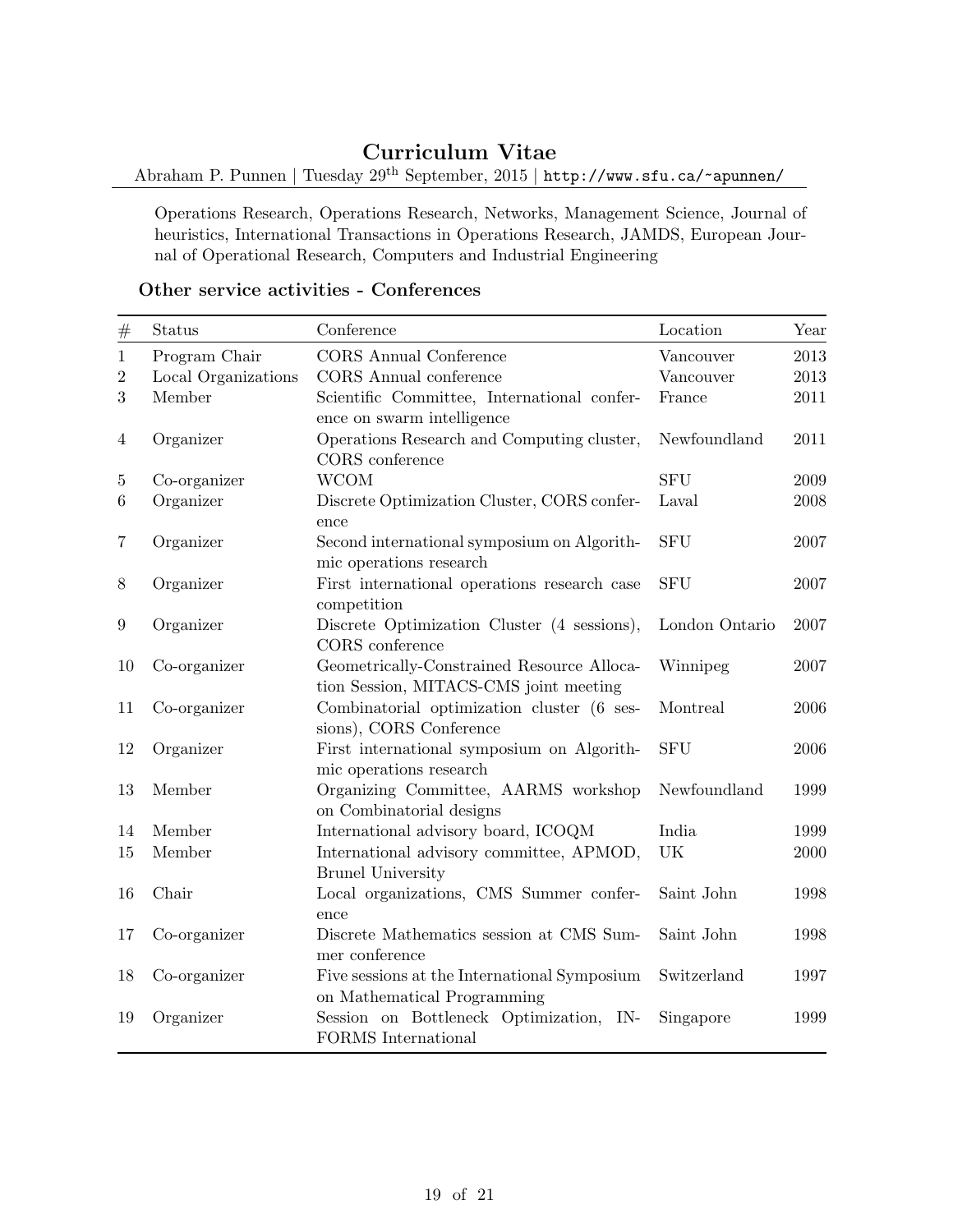Abraham P. Punnen | Tuesday  $29^{\rm th}$  September, 2015 | <code>http://www.sfu.ca/~apunnen/</code>

### Editorial Activities

| #              | Position         | Journal                                              | Year       |
|----------------|------------------|------------------------------------------------------|------------|
|                | Editor-in-chief  | Algorithmic Operations Research                      | 2005-2012. |
| $\overline{2}$ | Associate Editor | International Abstracts in Operations Research       | 2002-2007  |
| 3              | Area Editor      | International Journal of Operations and Quantitative | 1998-2005  |
|                |                  | Management                                           |            |
| $\overline{4}$ | Associate Editor | Journal of Applied Mathematics and Decision Sciences | 1999-2005  |
| 6              | Member           | Editorial Advisory board, Computers & Operations Re- | 1998-2002  |
|                |                  | search                                               |            |

## Other service activities - External Committees/ Assessment

| #              | Status                 | Committee                                                                                                             | Year          |
|----------------|------------------------|-----------------------------------------------------------------------------------------------------------------------|---------------|
| $\mathbf{1}$   | External reviewer      | Promotion assessment, University of Leth-<br>bridge                                                                   | 2015          |
| $\overline{2}$ | External reviewer      | Promotion assessment, University of Windsor                                                                           | 2013          |
| 3              | Vice President         | CORS Vancouver Chapter                                                                                                | 2012-2013     |
| 4              | External reviewer      | Promotion and tenure assessment, New Mexico<br>State University                                                       | 2011          |
| $\frac{5}{2}$  | External reviewer      | Promotion assessment, University of New<br><b>Brunswick</b>                                                           | 2008          |
| 6              | External reviewer      | Tenure assessment, University of Windsor                                                                              | 2006          |
| 7              | External reviewer      | Promotion and tenure assessment, University of                                                                        | 2004          |
|                |                        | Windsor                                                                                                               |               |
| 8              | Member                 | Board of Directors, Canadian Mathematical So-<br>ciety                                                                | $2001 - 2003$ |
| 9              | Member                 | Canadian Mathematical Society, Education<br>Committee                                                                 | 2000-2003     |
| 10             | Member                 | Subcommittee of Education Committee of<br>Canadian Mathematical Society on provincial<br>competitions                 | $2000 - 2003$ |
| 11             | Member                 | APICS Mathematics Competition, Examina-<br>tion Committee,                                                            | 1998          |
| 12             | Provincial Coordinator | (jointly with M.Kamel) for the First Maritime<br>Mathematics Competition for High school stu-<br>dents, New Brunswick | 1997          |

# Section V - Awards

- 1. NSERC Discovery accelerator supplement award, 2015.
- 2. CORS practice prize (2nd place), 2014.